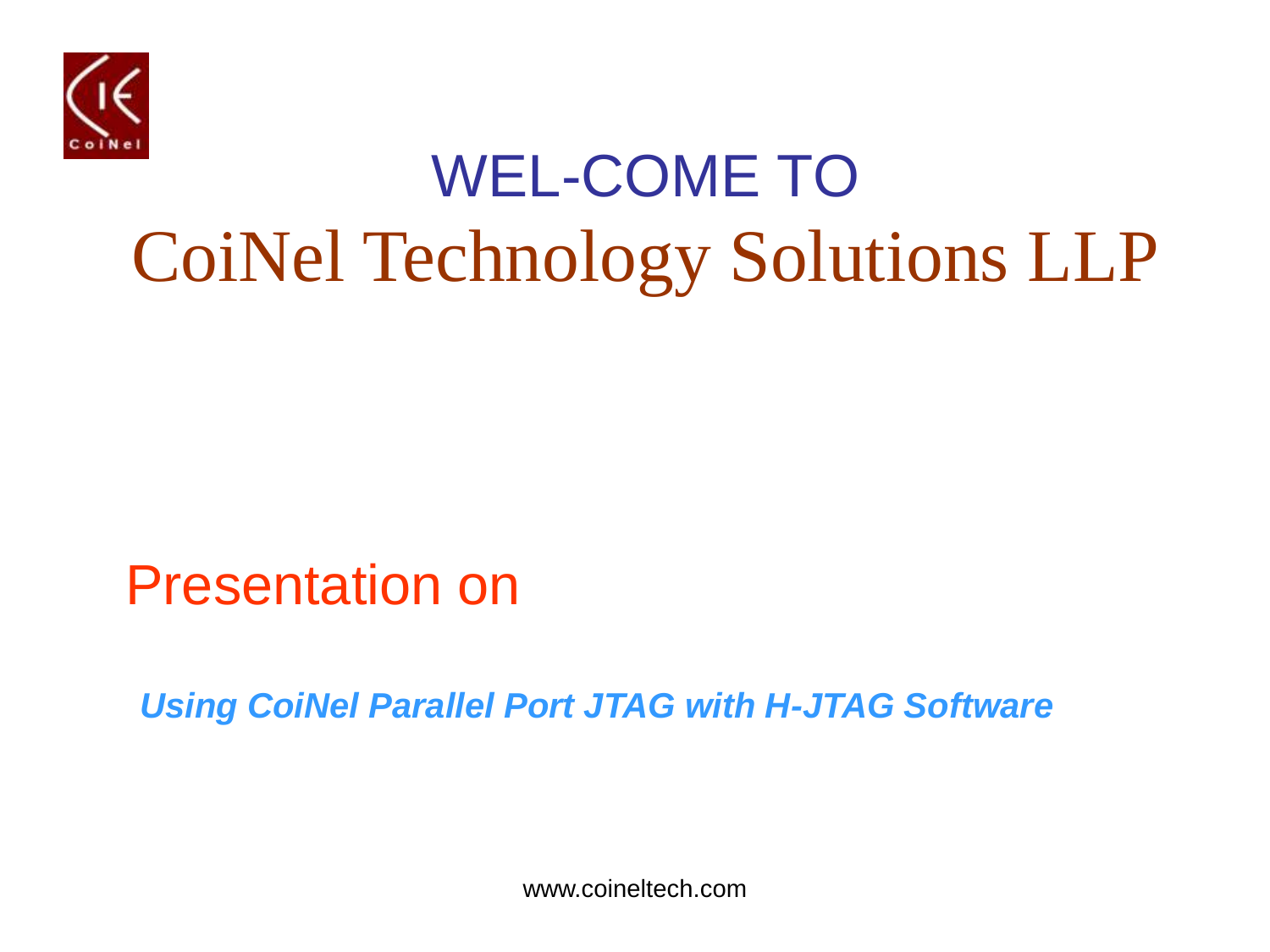





### √ Install Keil uVision4 before using H-JTAG software.

### Then, install H-JTAG software to use it for Debugging/Programming Mode.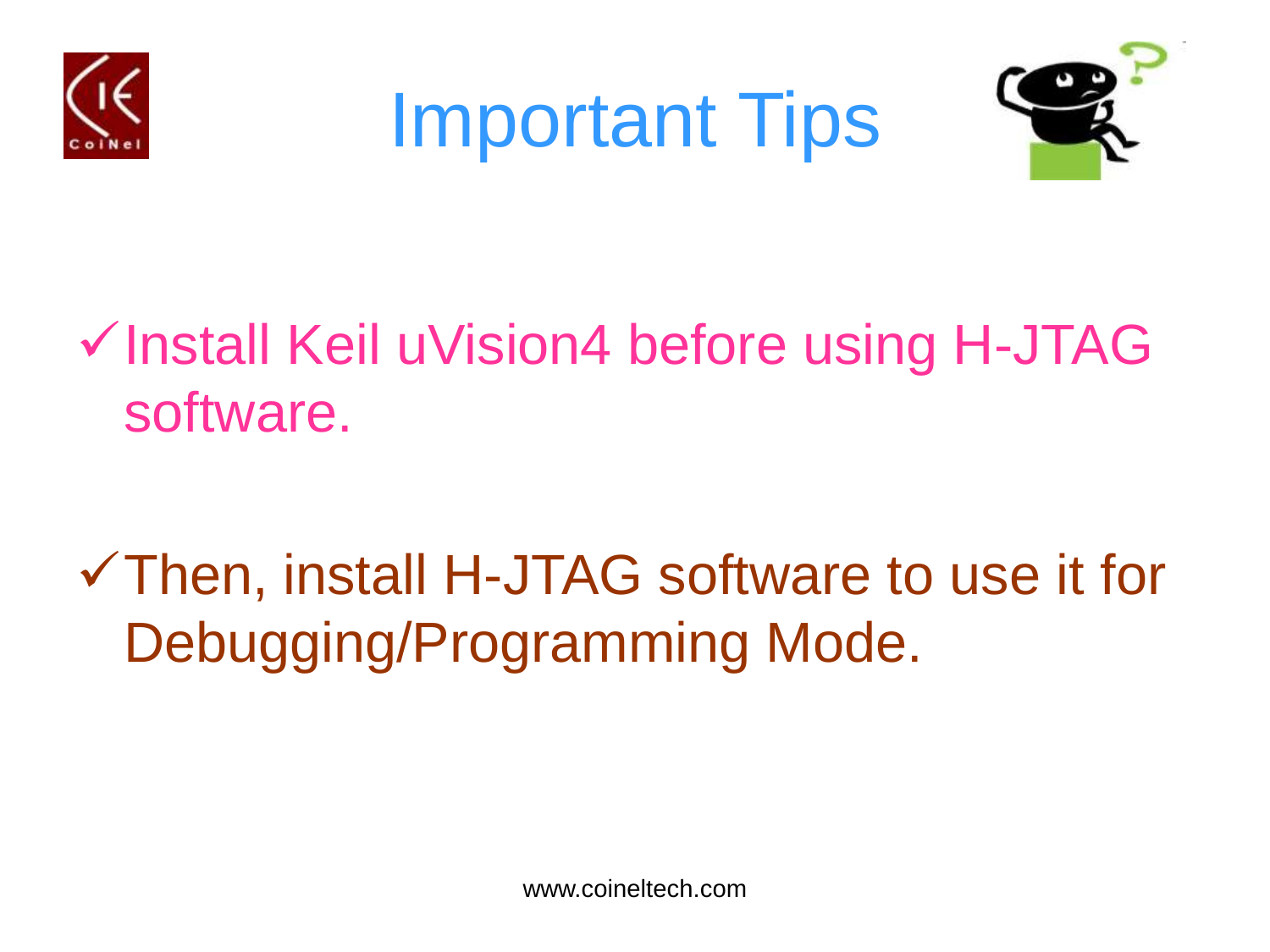

To start working with H-JTAG

First configure Keil/MDK on H JTAG.

To do so double click on  $\begin{bmatrix} 1 & 1 \end{bmatrix}$  this icon to open.

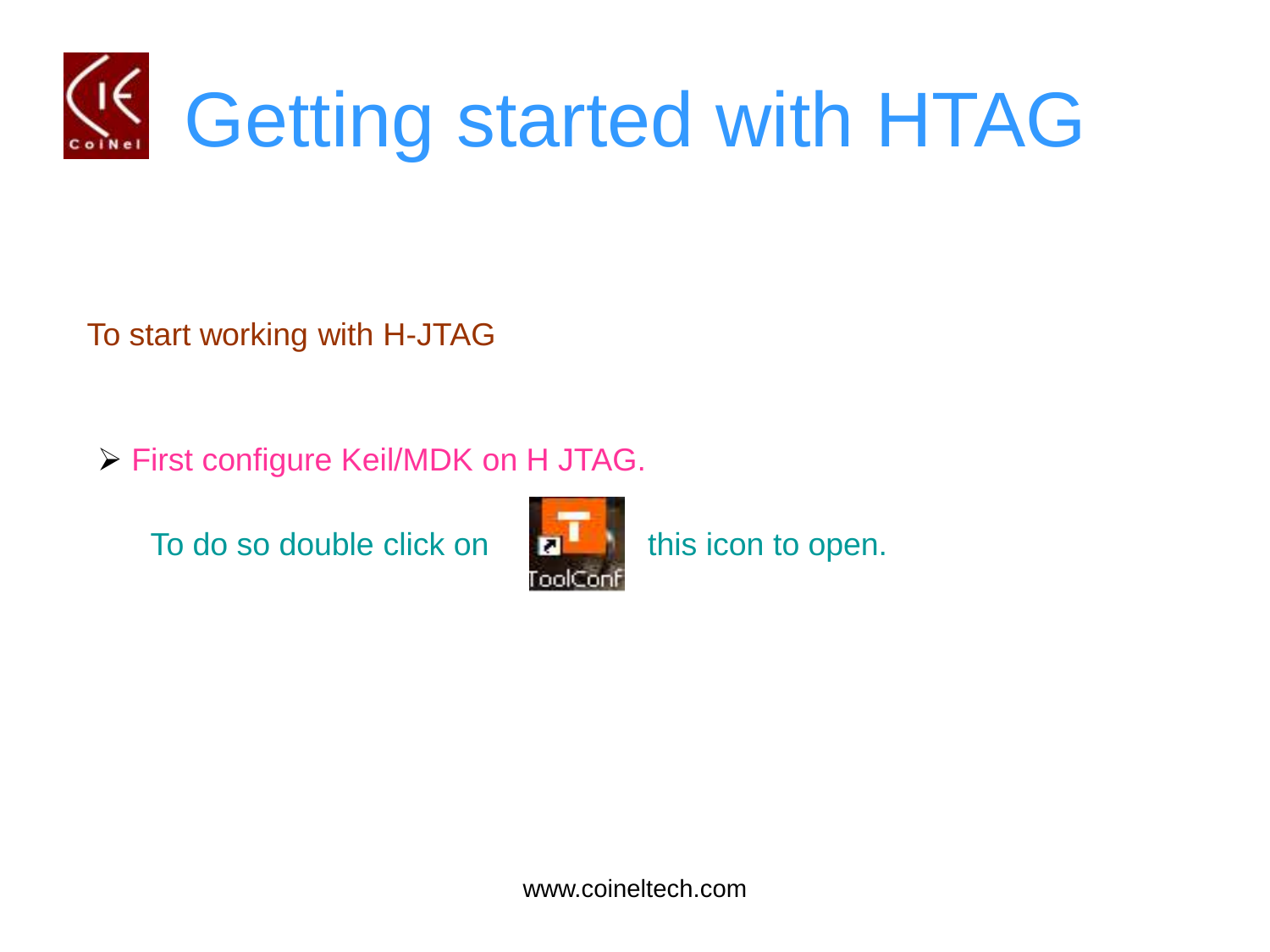# **Tool Configuration of KEIL/MDK**



#### After double clicking on ToolConf icon,

Click on the circled area in the fig 1.

In the Open dialog box (fig 2),

Select TOOLS from the location where you have installed your Keil uVision4 software & Click Open.



| Open                 |                   |                     |        |
|----------------------|-------------------|---------------------|--------|
| Look in: <b>EXEL</b> |                   | <b>기 + 白 d* EI*</b> |        |
| ARM                  |                   |                     |        |
| UV4<br><b>TOOLS</b>  |                   |                     |        |
|                      |                   |                     |        |
|                      |                   |                     |        |
|                      |                   |                     |        |
| File name:           | <b>TOOLS</b>      |                     | Open   |
| Files of type:       | INI Files (*.INI) |                     | Cancel |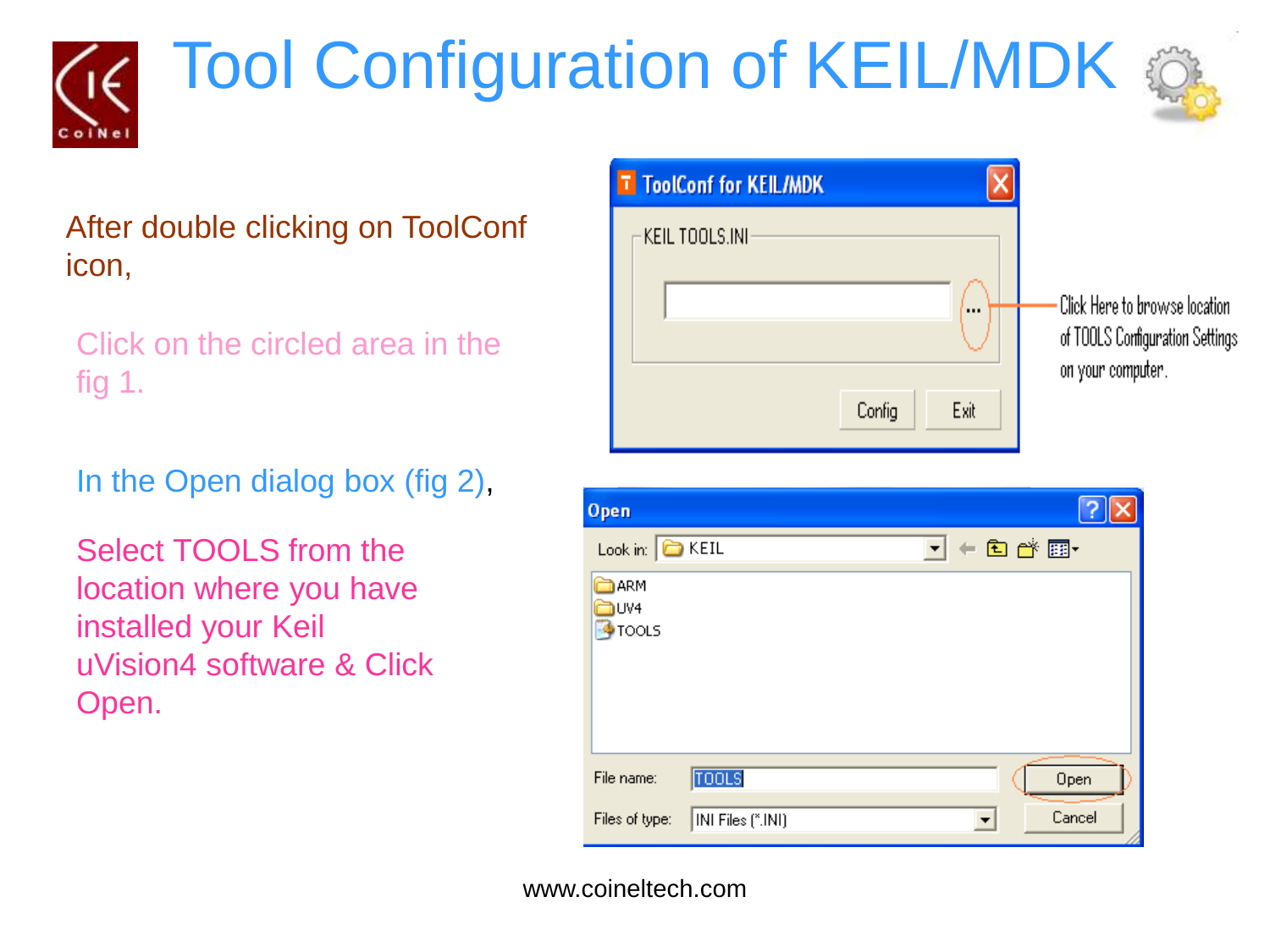

## Tool Configuration of KEIL/MDK



#### **Contd., from previous slide**

After selecting TOOLS from the location where you've installed Keil,

Click on Config button.

After clicking on Config button, a dialog box appears as in Fig 2,

Here click on OK.

Next, a dialog box appears that, TOOLS.INI is updated successfully, click on OK.

| <b>T</b> ToolConf for KEIL/MDK |      |
|--------------------------------|------|
| KEIL TOOLS.INI                 |      |
| C:\KEIL\TOOLS.INI              | ---  |
|                                |      |
| Config                         | Exit |



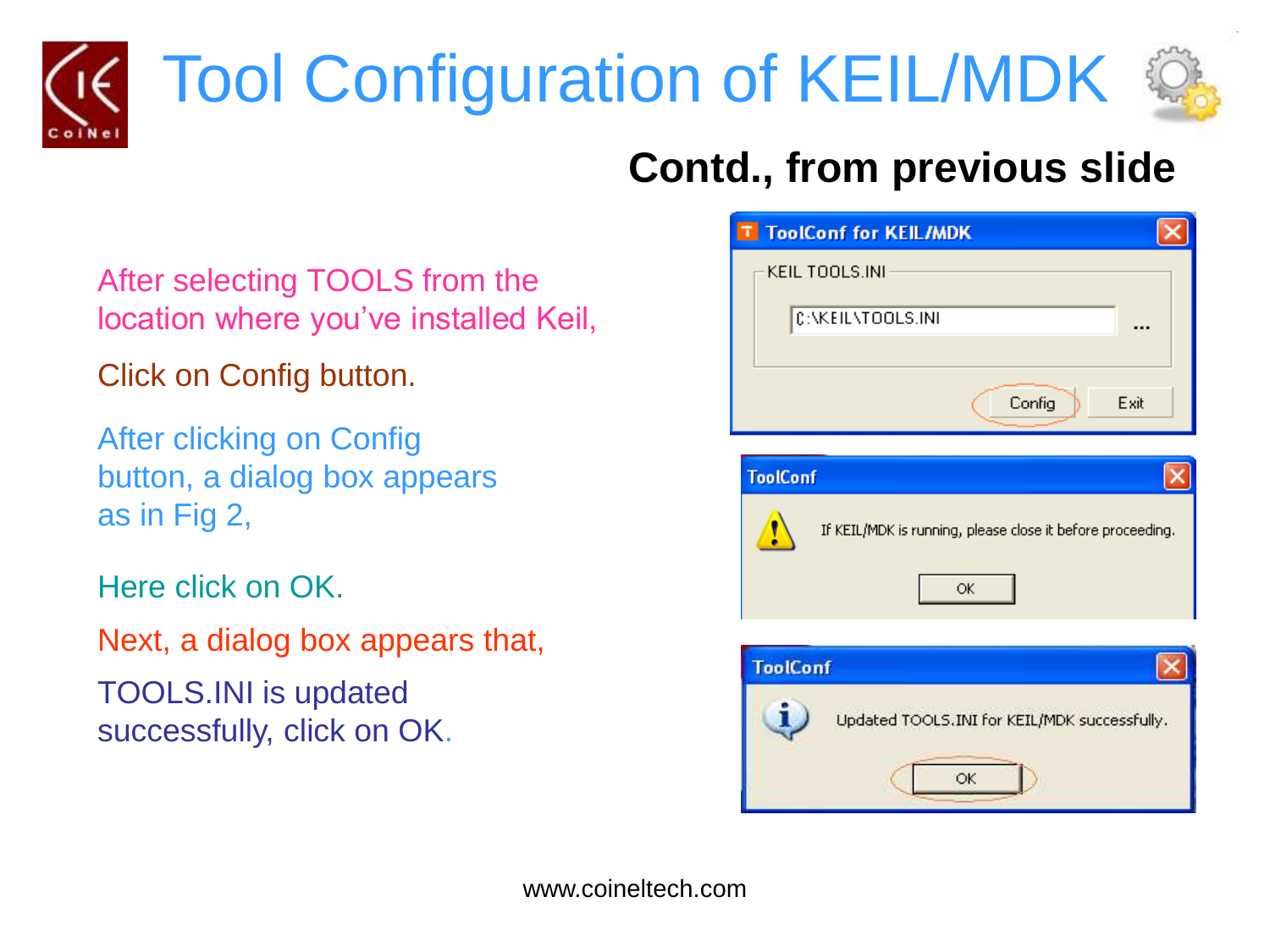

## How to configure H-JTAG Server



After double clicking on



this window is opened.

Make configurations in H-JTAG Server as followed in successive slides.

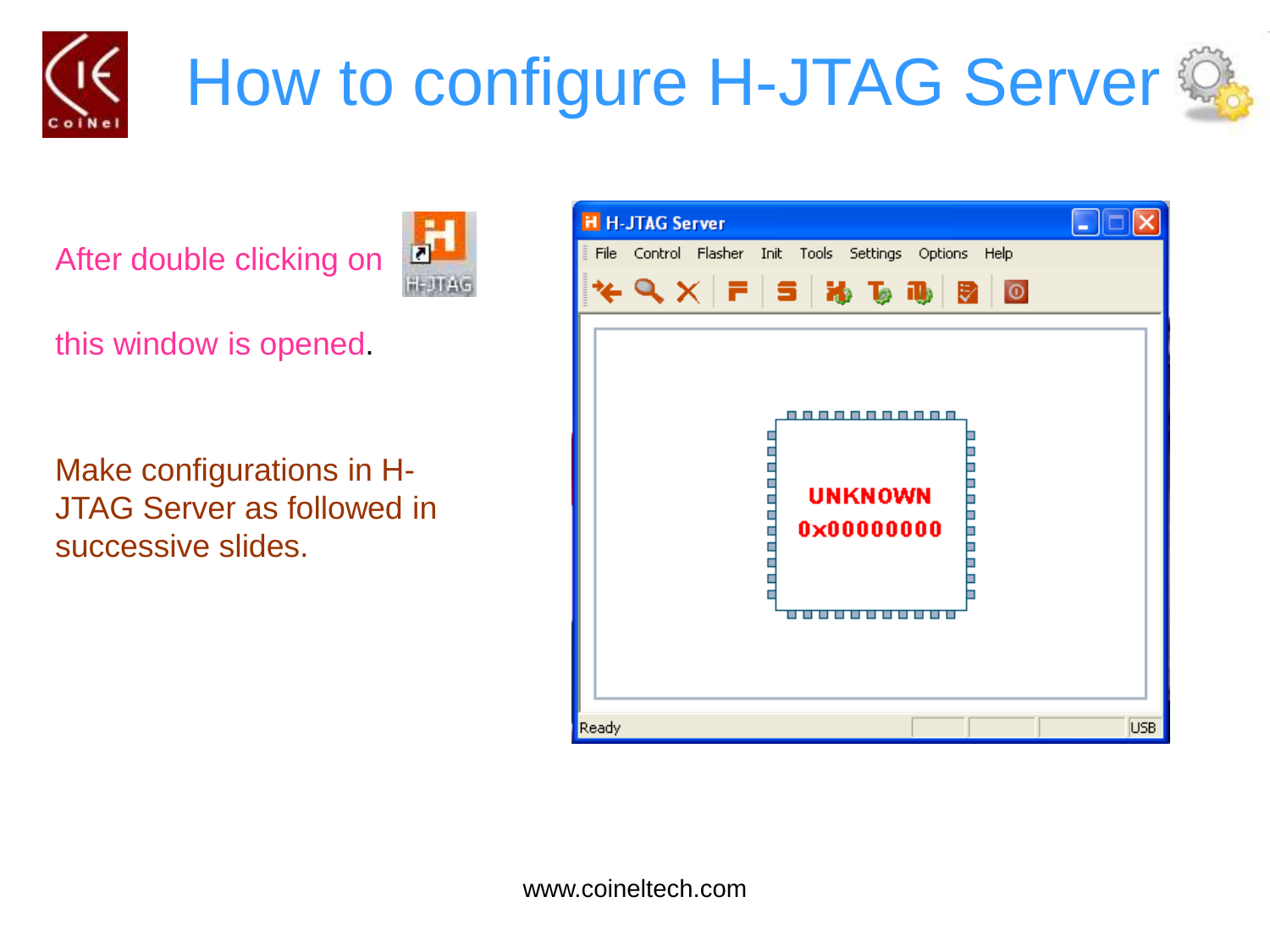## What Settings to be made in H-JTAG Server??? USB/LPT Selection

Click on Settings menu,

Go to  $\rightarrow$  USB/LPT Selection.

A dialog box appears as in fig 2,

In USB/LPT Selection dialog box,

Select **LPT (Parallel Port**) radio button for parallel port programming.

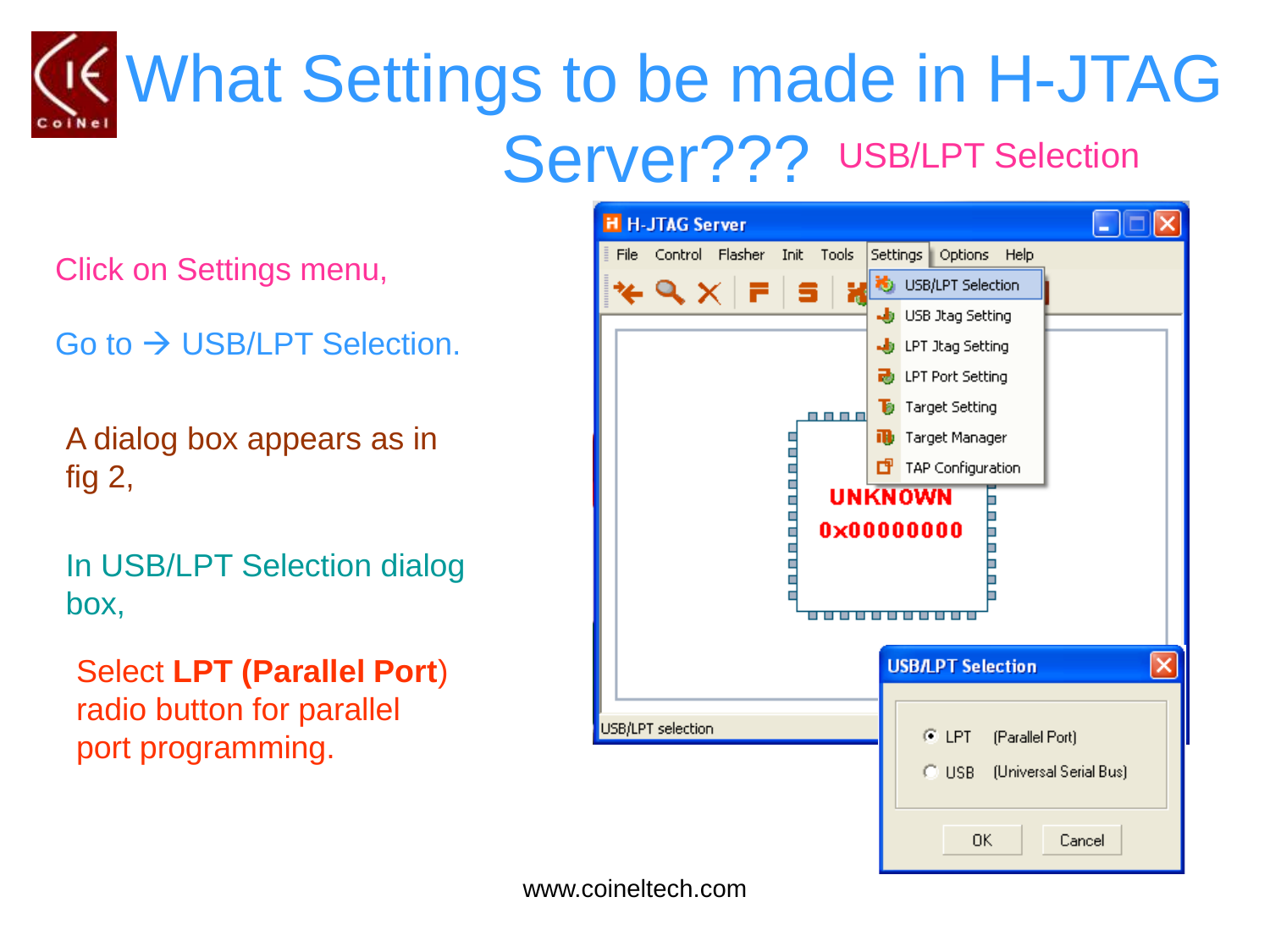



#### **LPT/JTAG Setting**

Click on LPT Jtag Setting option.

In the LPT JTAG Setting dialog box,

make all necessary changes as shown in the image.

| <b>H</b> H-JTAG Server  |                                                                             |   |                           |                 |                        |   |
|-------------------------|-----------------------------------------------------------------------------|---|---------------------------|-----------------|------------------------|---|
| File<br>Control Flasher | Tools<br>Init                                                               |   | Settings   Options        | Help            |                        |   |
| $\times$ 9 $\times$     | X                                                                           |   | USB/LPT Selection         |                 |                        |   |
|                         |                                                                             |   | USB Jtag Setting          |                 |                        |   |
|                         |                                                                             |   | <b>UPT Jtag Setting</b>   |                 |                        |   |
|                         |                                                                             |   | <b>D</b> LPT Port Setting |                 |                        |   |
|                         | 8 8 8 8                                                                     | ъ | Target Setting            |                 |                        |   |
|                         |                                                                             | æ | Target Manager            |                 |                        |   |
|                         |                                                                             | ロ | TAP Configuration         |                 |                        |   |
|                         |                                                                             |   | <b>UNKNOWN</b>            | $\blacksquare$  |                        |   |
|                         |                                                                             |   | nnnnnnn                   |                 |                        |   |
|                         | <b>LPT JTAG Setting</b>                                                     |   |                           |                 |                        | × |
|                         | Jtag Selection                                                              |   |                           |                 | Wiggler Pin Assignment |   |
|                         | (C Wiggler (Predefined)                                                     |   |                           | <b>TMS</b>      | Pin3 D1                |   |
|                         | Sdt Jtag (Predefined)<br><b>User Defined</b>                                |   |                           | <b>TCK</b>      | Pin4<br>D <sub>2</sub> |   |
|                         |                                                                             |   |                           | <b>TDI</b>      | Pin5<br>D <sub>3</sub> |   |
| LPT Jtag setting        | Reset Signal Output:                                                        |   |                           |                 |                        |   |
|                         | $\overline{\triangledown}$ nTRST output inverted<br>□ nSRST output inverted |   |                           | TD <sub>0</sub> | Pin11 Busy             |   |
|                         |                                                                             |   |                           | nTRST           | Pin2 DO                |   |
|                         | <b>TCK Control</b>                                                          |   |                           |                 |                        |   |
|                         | TCK Speed: MAX / 1 ▼                                                        |   |                           |                 | nSRST NO SYS RST       |   |
|                         |                                                                             |   | 0K                        | Cancel          |                        |   |
| www.coineltech.com      |                                                                             |   |                           |                 |                        |   |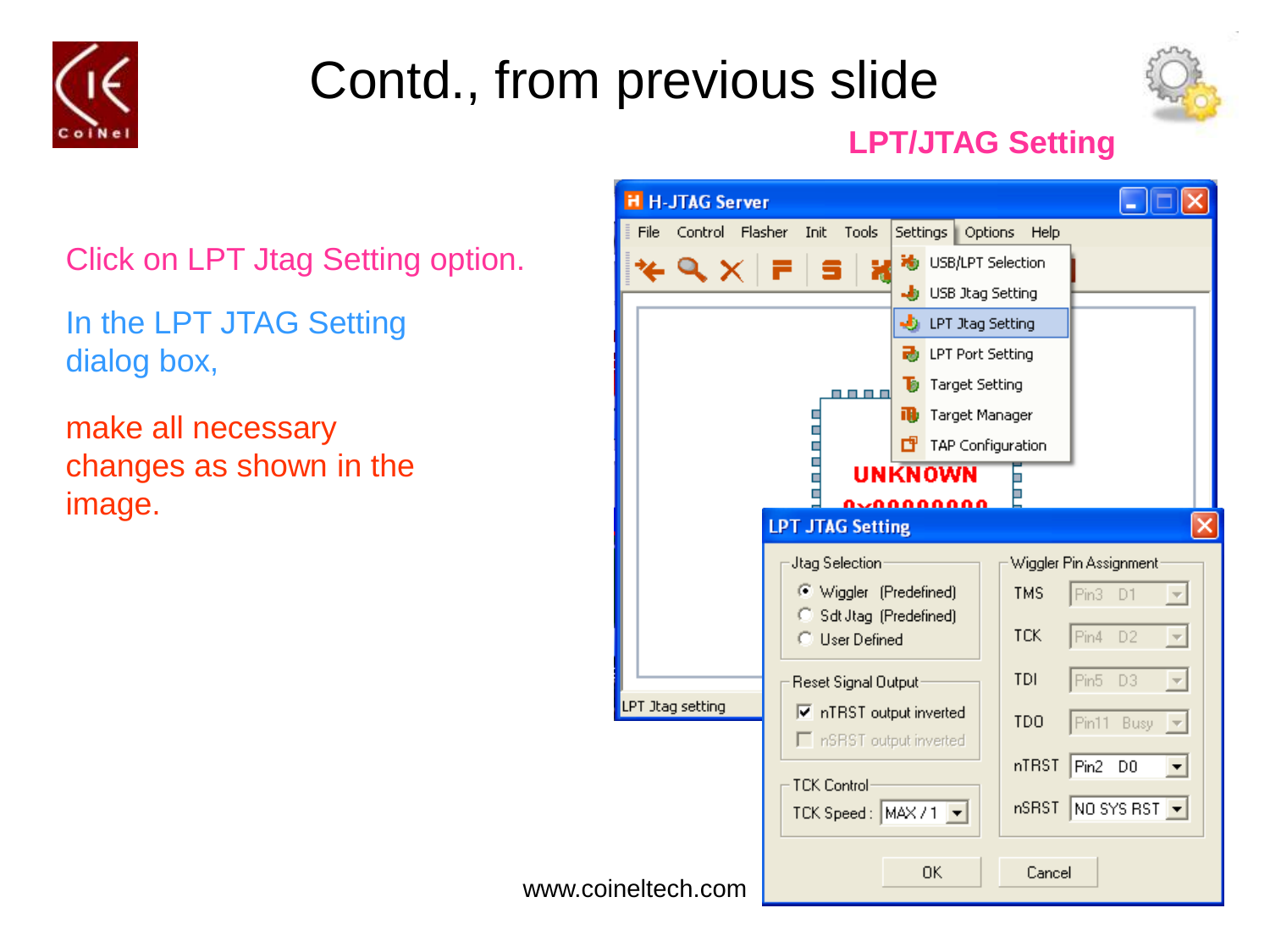



#### **LPT Port Setting**

In the LPT Port Setting option as shown in image,

Select your Port Address

Observe in image, we've selected, LP1 – 0x378

Note: LPT Port setting is done according to the configuration of the port. To check the port, right click on My Computer  $\rightarrow$  Manage  $\rightarrow$  In Computer Management Window  $\rightarrow$  Click on Device Manager Tab and check for Comm. ports.

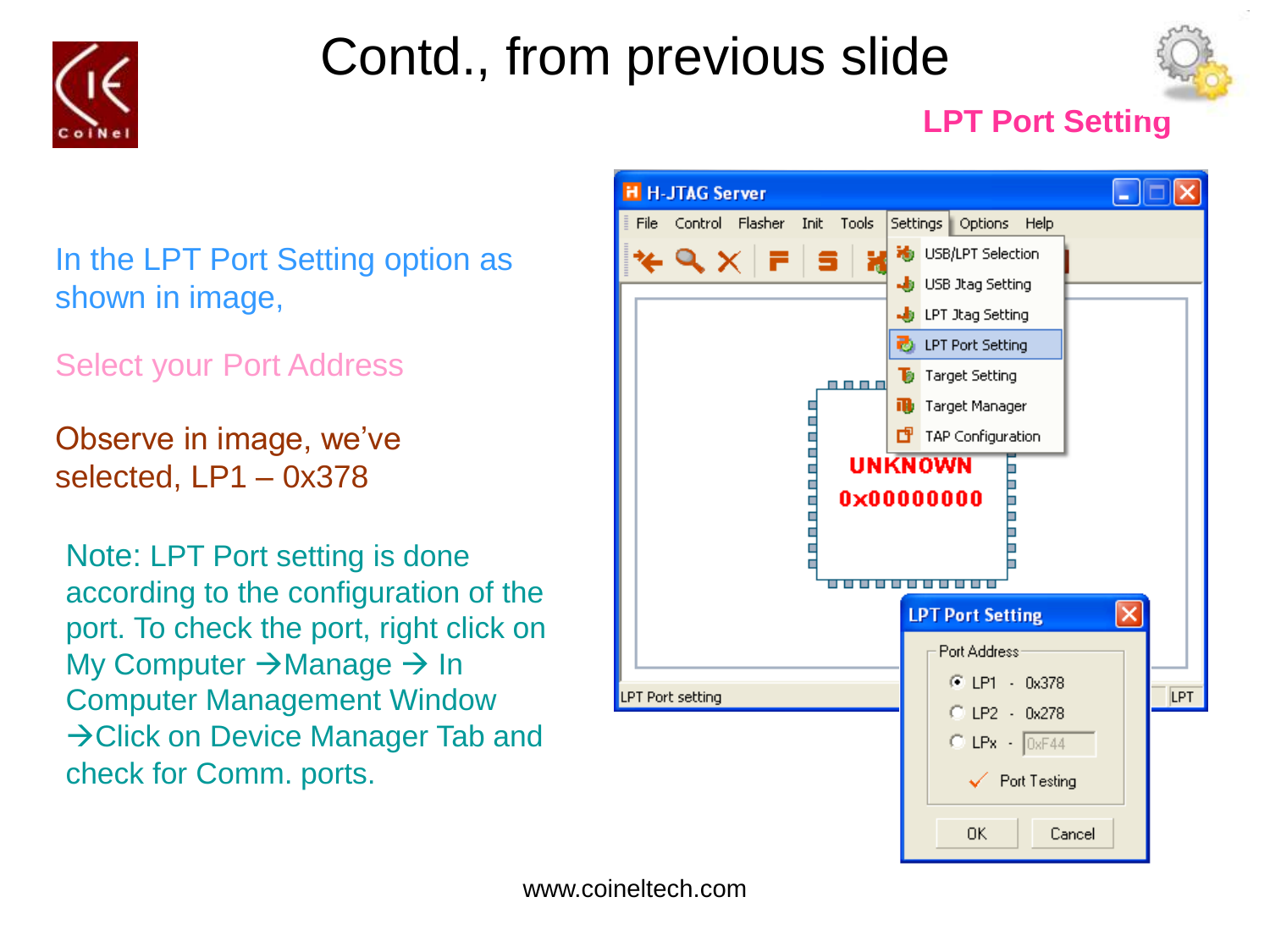



#### **Target Setting**

In Target Setting option,

dialog box, select

Processor Variant as Auto Detect.

Target Endian as Little Endian

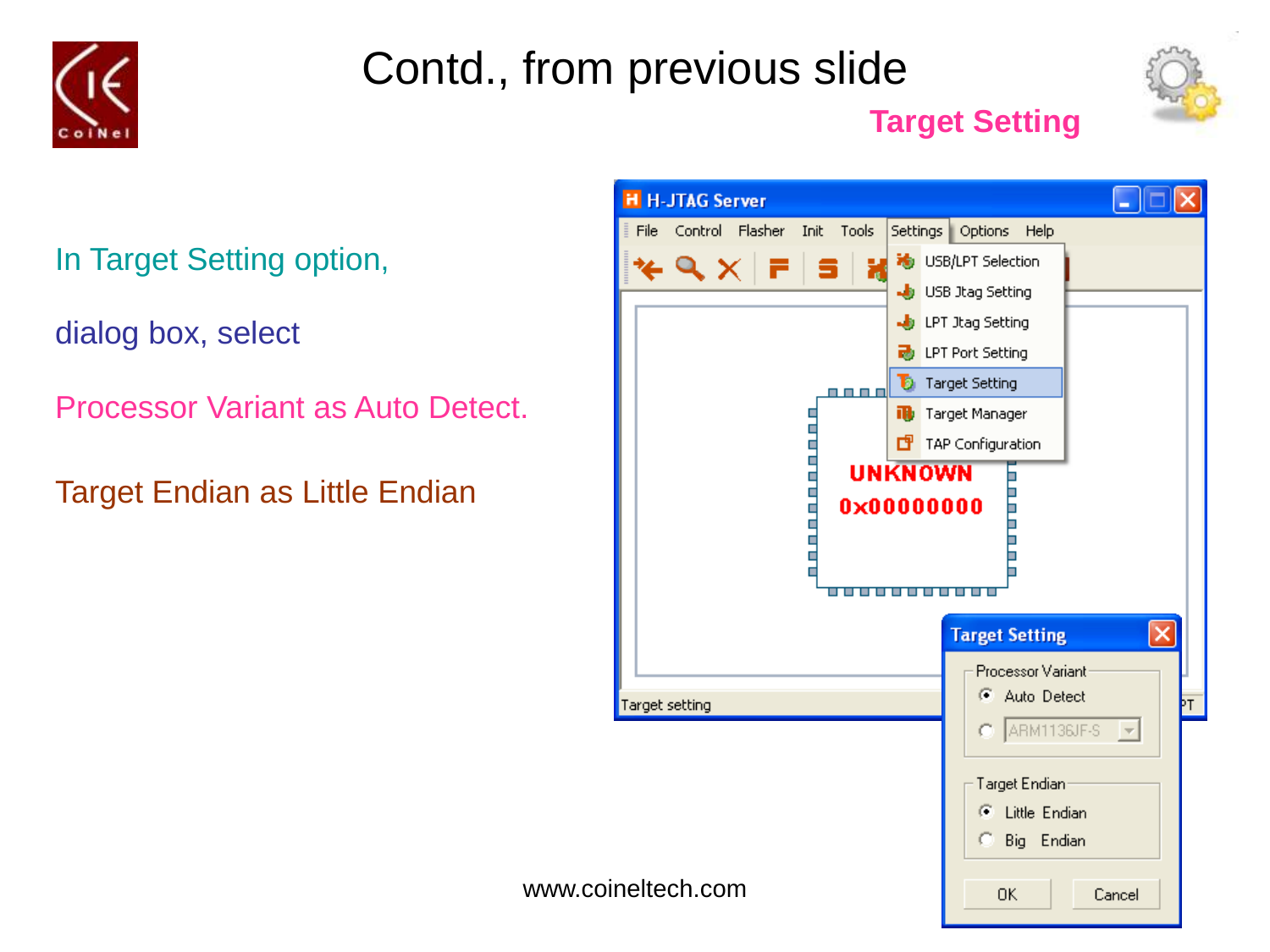



#### **Selecting Auto download**

Go to Flasher menu,

Select Auto Download.

After configuration with H-JTAG server, make configurations with H-Flasher.

Note: The setting explained till now are to be done only once.

| <b>H H-JTAG Server</b>     |                 |                                             |         |      |     |
|----------------------------|-----------------|---------------------------------------------|---------|------|-----|
| File<br>Control<br>Flasher | Tools<br>Init   | Settings                                    | Options | Help |     |
|                            | Start H-Flasher | $\mathbf{L}$ iii                            |         | ই ∣⊙ |     |
| v                          | Auto Download   |                                             |         |      |     |
|                            |                 | -----------<br><b>UNKNOWN</b><br>0x00000000 |         |      |     |
| Enable auto flash download |                 |                                             |         |      | LPT |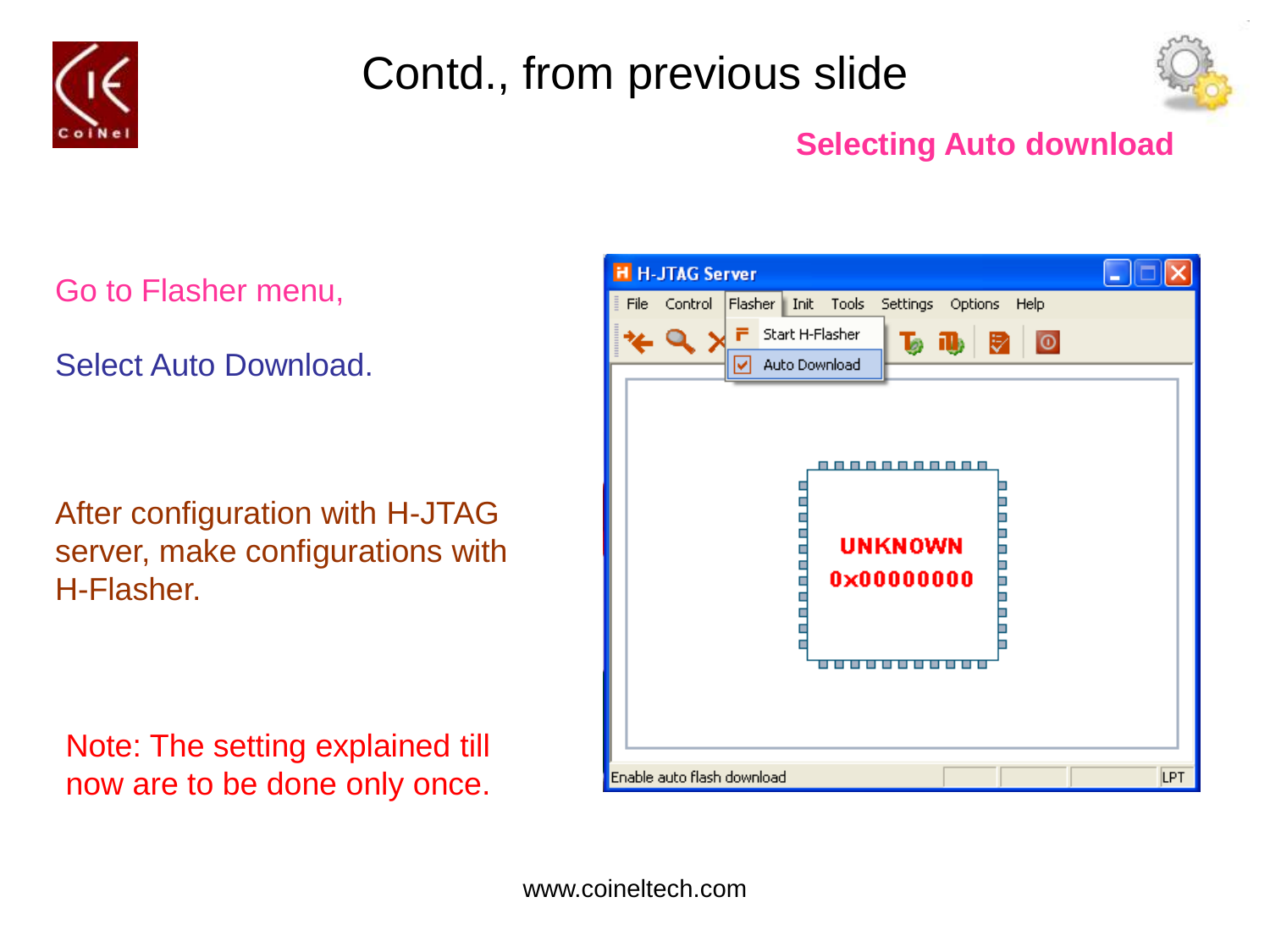

# Connection of the Hardware





**Power Contract Contract Contract Parallel JTAG Board**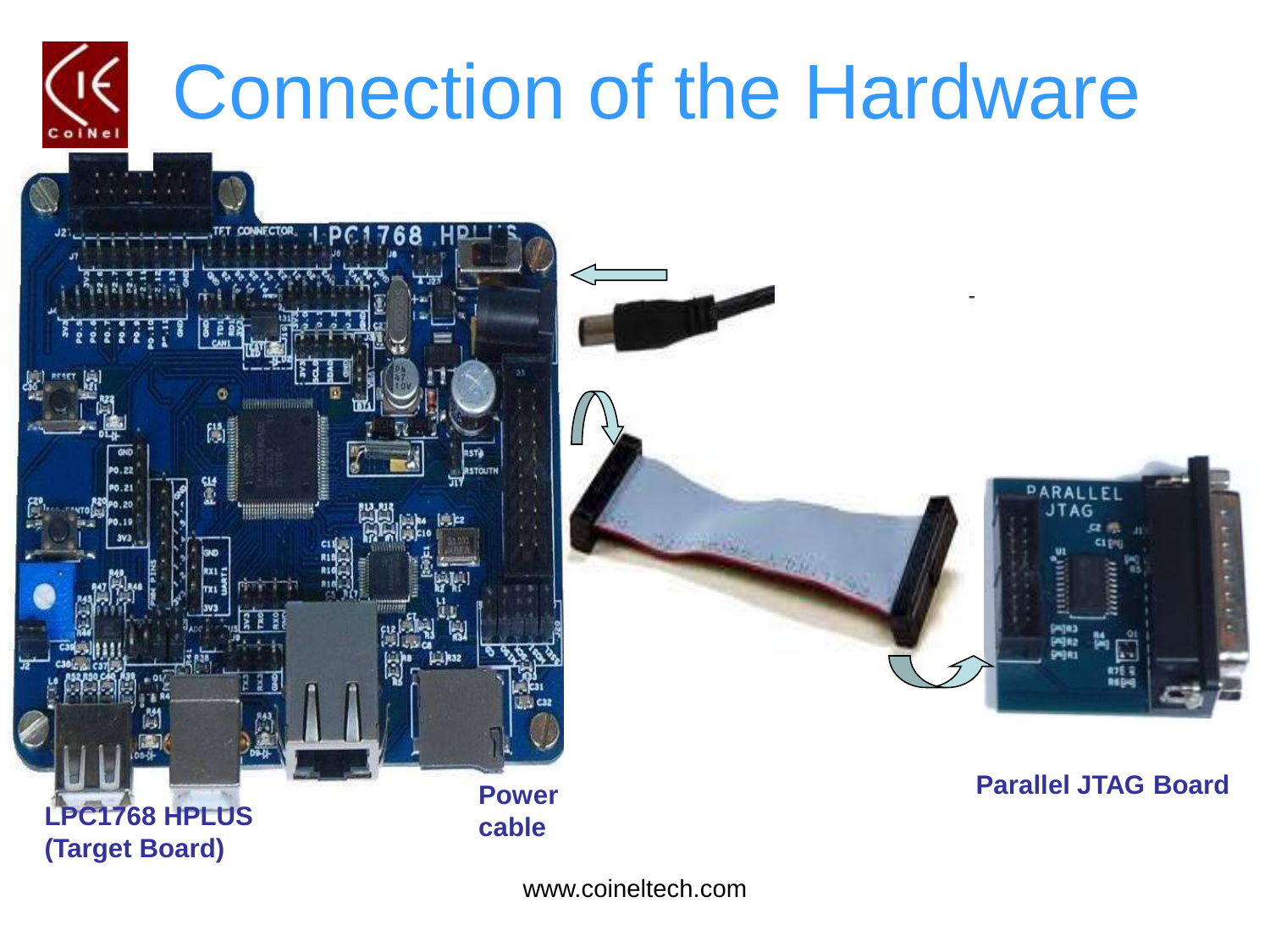

# Detection of the Target



After selection of the controller,

To detect target,

Go to **Control** menu

**Detect Target.**

After target is detected, it displays the target as shown in image.

Above shown image is for LPC1768 controller

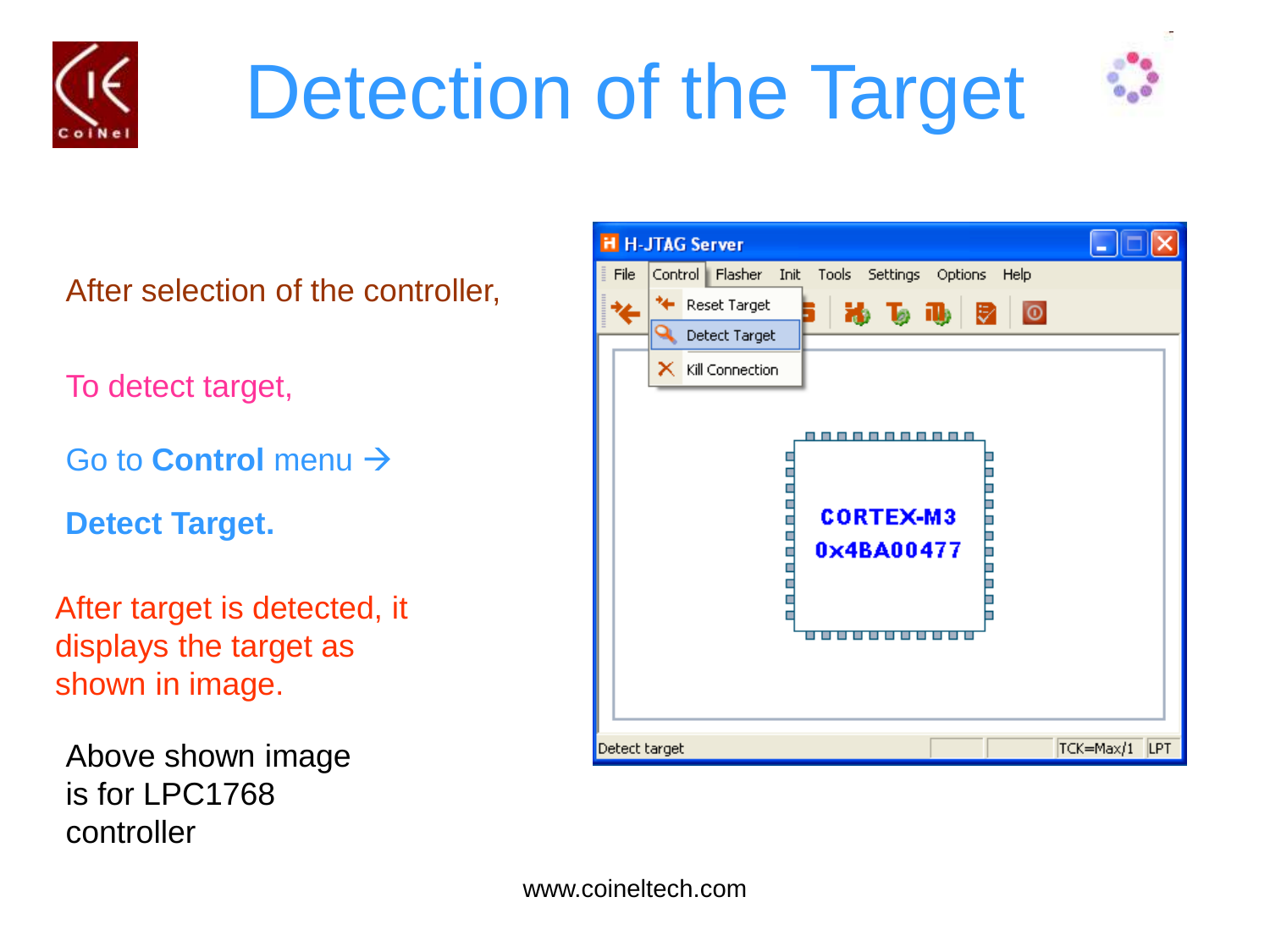

This window is opened after u double click on



- In the program wizard tab,
- Click on **Flash Selection,**
- Select controller vendor as per your applications needs.
- Observe in image we've selected **NXP** as an example.
- Click on '+' sign of NXP for list of controllers

| <b>F</b> H-Flasher                                                                                                                                                                                                               |                                                                                                                                                                                                                                                                     |                                                                                         |
|----------------------------------------------------------------------------------------------------------------------------------------------------------------------------------------------------------------------------------|---------------------------------------------------------------------------------------------------------------------------------------------------------------------------------------------------------------------------------------------------------------------|-----------------------------------------------------------------------------------------|
| New Load Save Save As<br><b>Program Wizard</b><br><b>I</b> Flash Selection<br>Configuration<br>a.<br>Init Scripts<br>з<br>Programming<br>щ<br>Pgm Options<br>5.<br>General<br>On-Chip Flash<br>Nand Flash<br>H-Flasher Help<br>э | Options<br>About<br>Exit<br>>> Flash Selection<br>亩- AMIC<br>面- AT91SAM<br>由- AT91SAM3<br>由- ATMEL<br>亩- EON<br>中 FUJITSU<br>EE-HYNIX<br>由 INTEL<br>面- LUMINARY<br>中·MACRONIX<br><b>EFNXPT</b><br>中 SAMSUNG<br>面- SPANSION<br>中· SST<br>⊞⊹ST<br>中·STM32F<br>面·STR7X | Vendor: NXP<br>PartNo:<br>Type:<br>Sector:<br>Block:<br>Page:<br>Size:<br>ID:<br>Width: |
|                                                                                                                                                                                                                                  | 面·STR91X<br>面- TOSHIBA<br>ம்WINROND                                                                                                                                                                                                                                 |                                                                                         |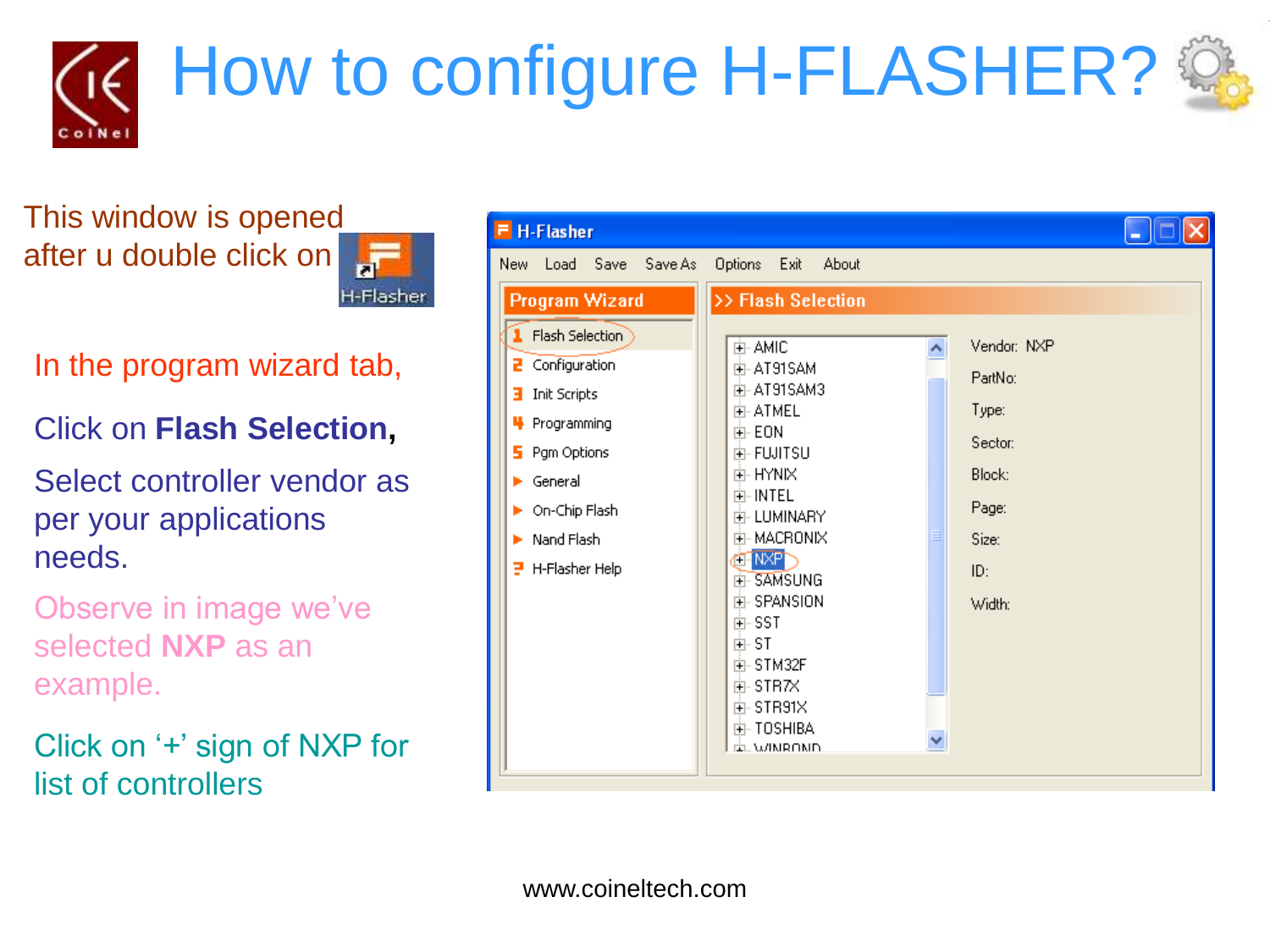

## Selection of controller

Being selected Flash Selection Tab,

after pressing '+' sign of NXP,

Select appropriate as per your application needs.

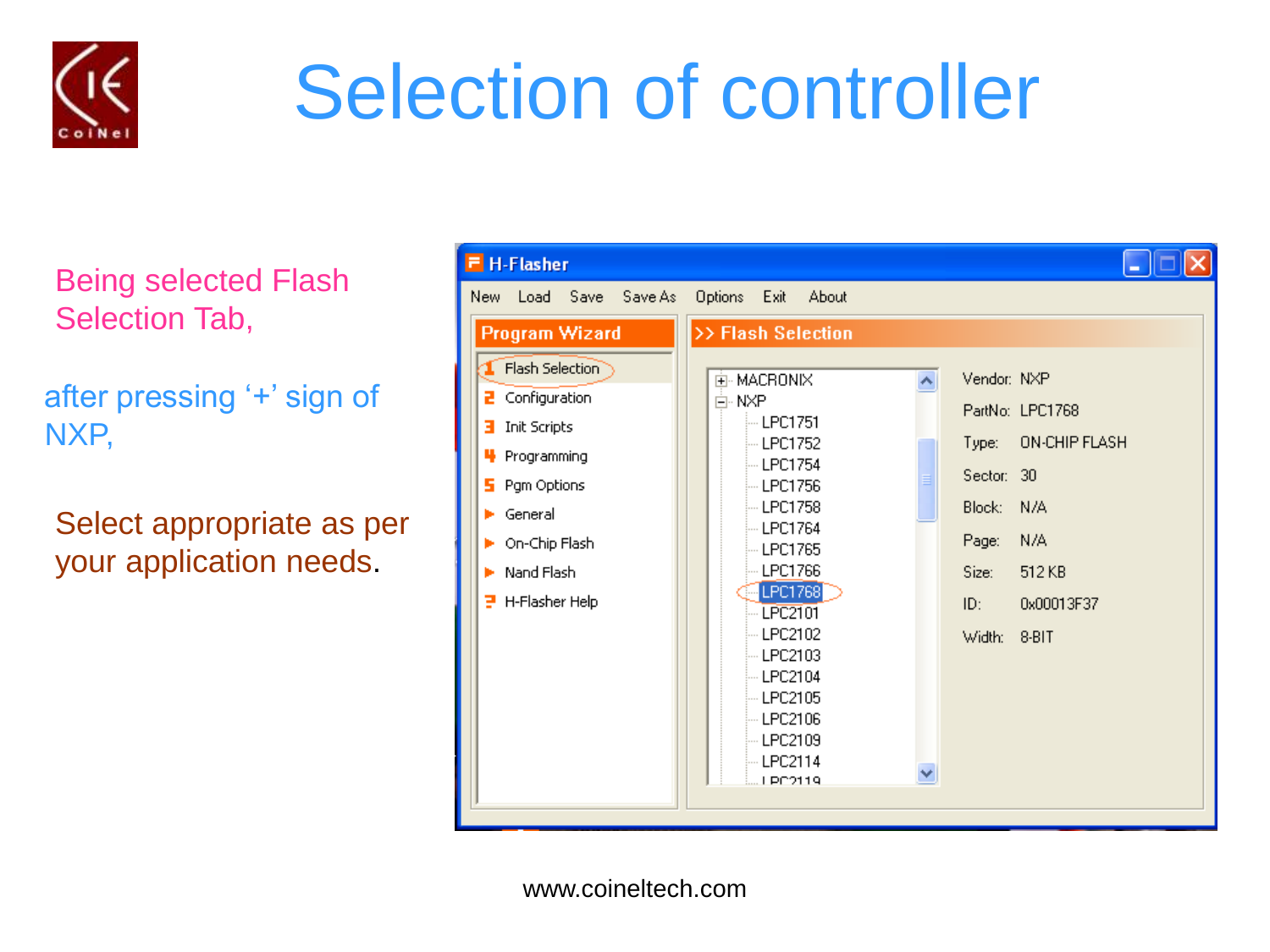

# Programming

To enter programming mode, Click on Programming Tab in Program Wizard window

By default, you could observe the window as shown in the image.

| <b>H-Flasher</b>            |                              |                                 |
|-----------------------------|------------------------------|---------------------------------|
| New Load Save Save As       | Options<br>Exit<br>About     |                                 |
| <b>Program Wizard</b>       | >> Programming - LPC1768     |                                 |
| 1 Flash Selection           | Unchecked<br>Flash:          | Reset                           |
| Configuration<br>z          | Unchecked<br>Target:         | Check                           |
| <b>Init Scripts</b><br>в    | Security:                    | UnProtect                       |
| Programming<br>4<br>5.      |                              |                                 |
| Pgm Options<br>General<br>ь | Type:<br>Auto Flash Download | Program<br>$\blacktriangledown$ |
| On-Chip Flash               | Dst Addr:                    | Verify<br>$\overline{\nabla}$   |
| Nand Flash<br>ь             | Src File:                    | $\overline{\psi}$               |
| H-Flasher Help<br>P         |                              |                                 |
|                             | Entire Chip<br>From:         | Erase<br>▼                      |
|                             | Entire Chip<br>To:           | <b>Blank</b><br>▼               |
|                             |                              |                                 |
|                             | Address:                     | $\Omega$<br>Read                |
|                             | Size:                        |                                 |
|                             |                              |                                 |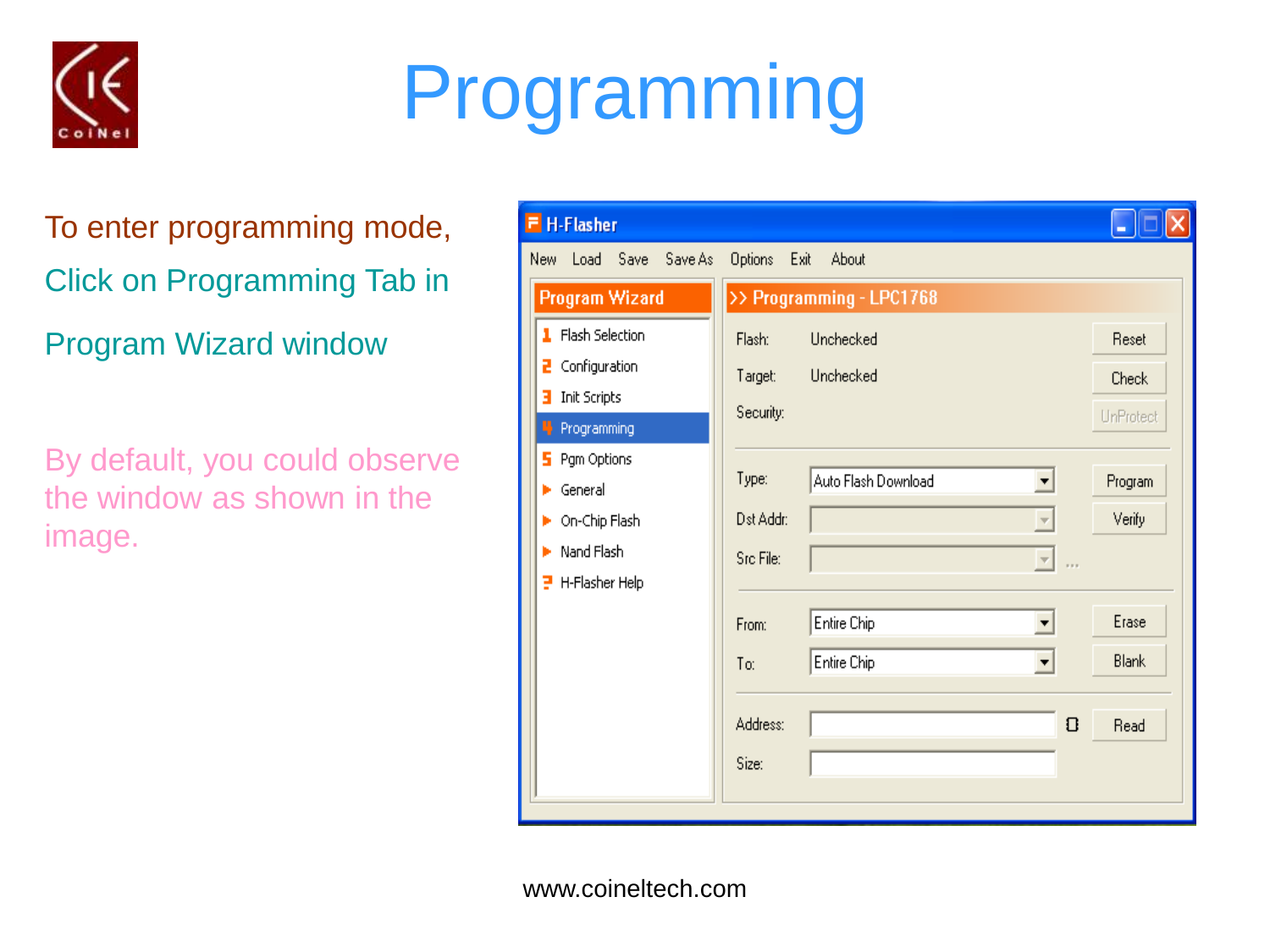





Being selected, **Programming option,**

Click on **RESET** button

To reset your target.

| <b>F</b> H-Flasher           |                        |                          |                          |              |
|------------------------------|------------------------|--------------------------|--------------------------|--------------|
| Load Save<br>Save As<br>New. | <b>Options</b><br>Exit | About                    |                          |              |
| <b>Program Wizard</b>        |                        | >> Programming - LPC1768 |                          |              |
| 1 Flash Selection            | Flash:                 | Res <sub>1</sub>         |                          | Reset        |
| Configuration<br>z           | Target:                | <b>Reset</b>             |                          | Check        |
| Init Scripts<br>з            | Security:              |                          |                          | UnProtect    |
| Programming                  |                        |                          |                          |              |
| Pgm Options<br>5.<br>General | Type:                  | Auto Flash Download      | $\blacktriangledown$     | Program      |
| On-Chip Flash                | Dst Addr:              |                          | $\overline{\phantom{a}}$ | Verify       |
| Nand Flash                   | Src File:              |                          | $\mathbf{v}$             |              |
| H-Flasher Help<br>Ε          |                        |                          | $\cdots$                 |              |
|                              | From:                  | Entire Chip              | ▼                        | Erase        |
|                              | To:                    | Entire Chip              | $\blacktriangledown$     | <b>Blank</b> |
|                              |                        |                          |                          |              |
|                              | Address:               |                          | $\Omega$                 | Read         |
|                              | Size:                  |                          |                          |              |
|                              |                        |                          |                          |              |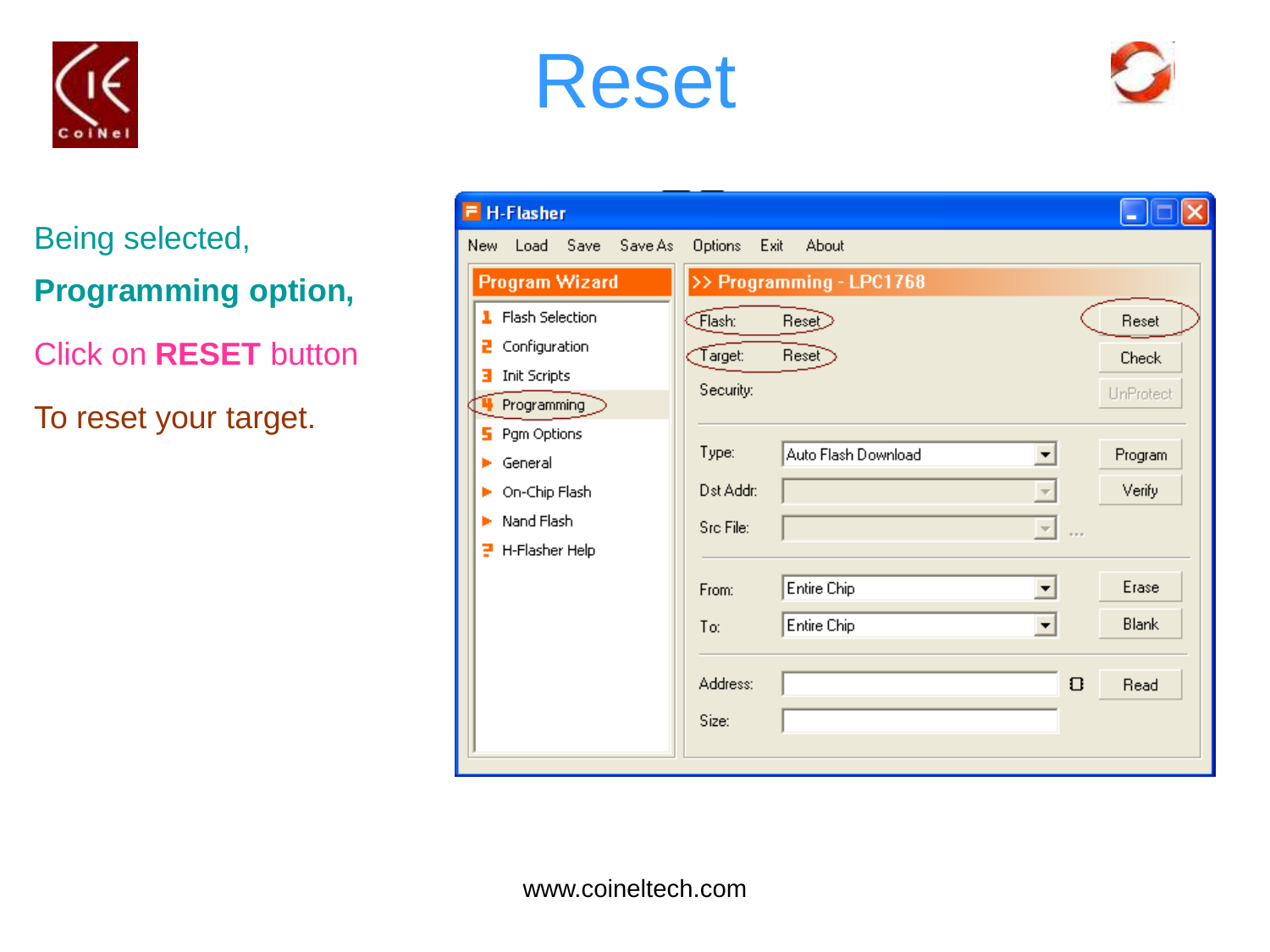

To check whether your target is connected,

Press **CHECK** button as shown in image.

Observe the encircled region in image displaying Flash & Target.

It shows that your target LPC1768 is connected.

## **Check**



|     | H-Flasher                         |                   |                              |                                     |  |
|-----|-----------------------------------|-------------------|------------------------------|-------------------------------------|--|
| New |                                   | Load Save Save As | Options                      | Exit<br>About                       |  |
|     | Program Wizard                    |                   |                              | >> Programming - LPC1768            |  |
|     | 1 Flash Selection                 |                   | $\widehat{\mathsf{Flash}}$ : | LPC1768 0x00013F37<br>Reset         |  |
| z   | Configuration                     |                   | Target:                      | CORTEX-M3 LITTLE-ENDIAN<br>Check    |  |
| з   | Init Scripts                      |                   | Security:                    | UnProtect                           |  |
|     | $\blacktriangleright$ Programming |                   |                              |                                     |  |
|     | $5$ Pgm Options<br>General        |                   | Type:                        | Auto Flash Download<br>Program<br>▼ |  |
|     | On-Chip Flash                     |                   | Dst Addr:                    | Verify<br>$\overline{\nabla}$       |  |
|     | Nand Flash                        |                   | Src File:                    | $\overline{\nabla}$                 |  |
| 3   | H-Flasher Help                    |                   |                              |                                     |  |
|     |                                   |                   | From:                        | Erase<br>Entire Chip<br>▼           |  |
|     |                                   |                   | To:                          | <b>Blank</b><br>Entire Chip<br>▼    |  |
|     |                                   |                   |                              |                                     |  |
|     |                                   |                   | Address:                     | O<br>Read                           |  |
|     |                                   |                   | Size:                        |                                     |  |
|     |                                   |                   |                              |                                     |  |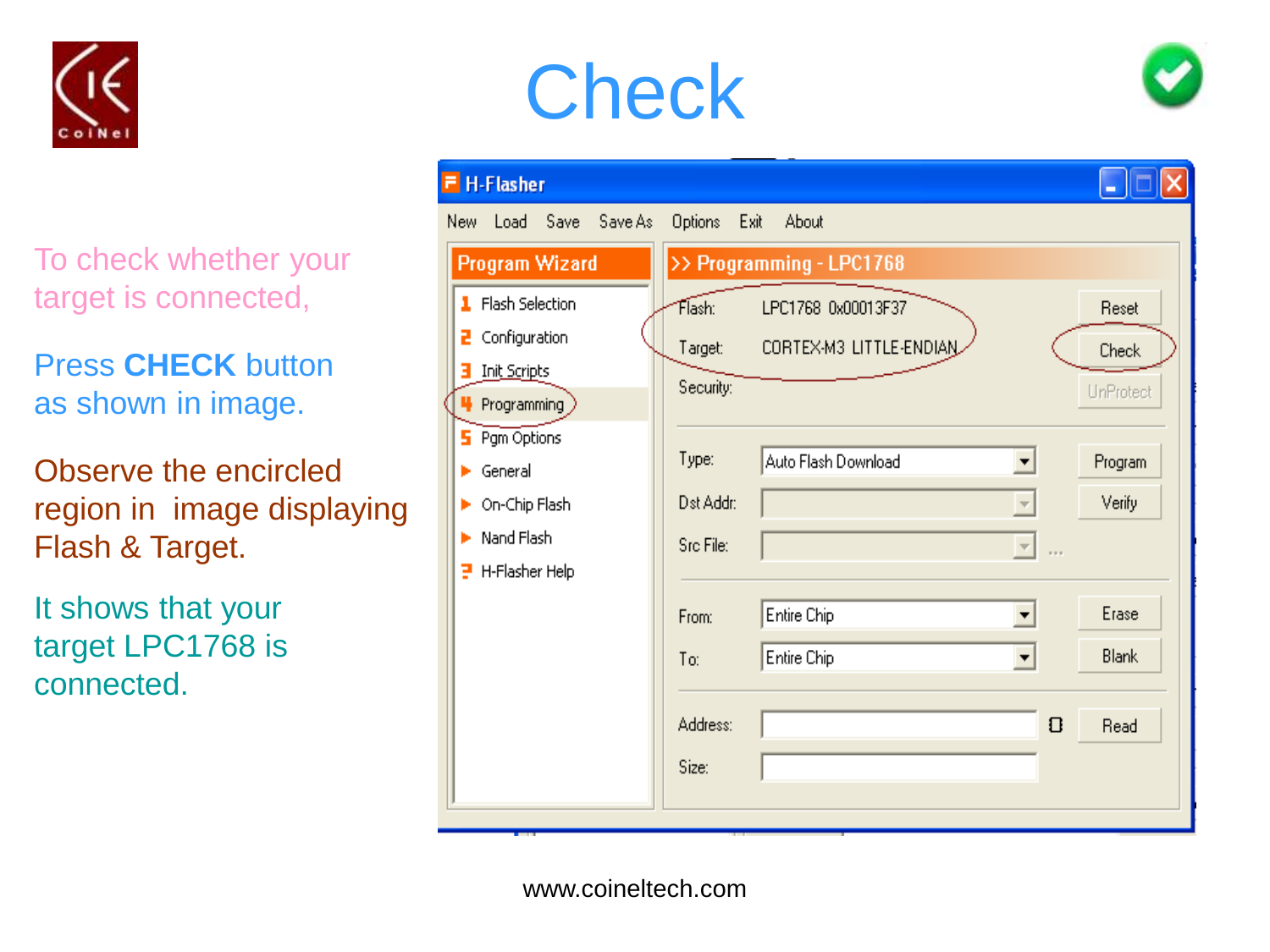

- 1. Loading Code in Hex format using H-JTAG
- 2. Loading Hex file/Debug through Auto Flash download option in Keil using H-JTAG.
- 3. Loading Binary File (Uses Boot loader) (Refer [LPC1768 USB Bootloader Manual](http://www.coineltech.com/pdf/101012.pdf) for Binary Upload)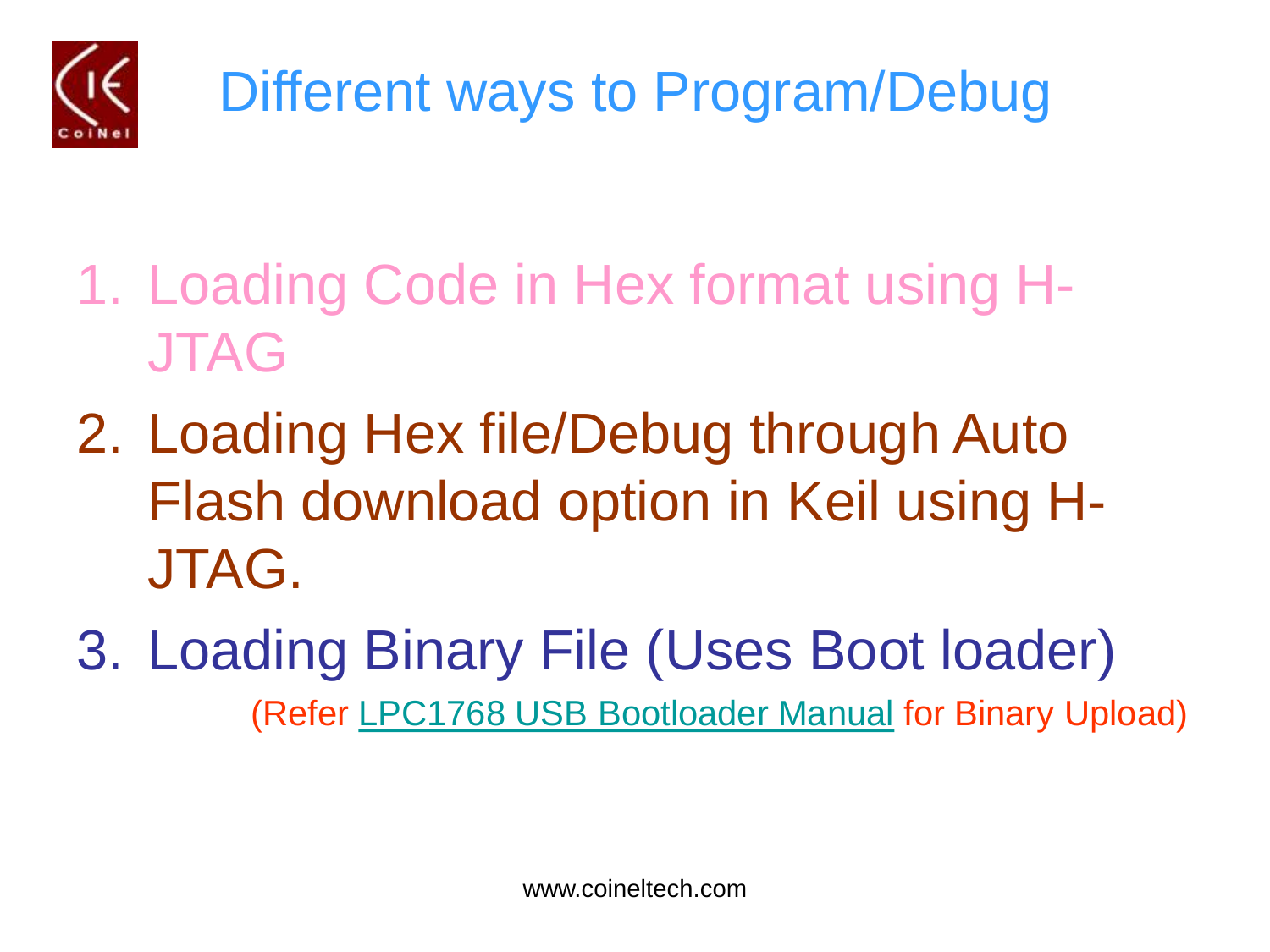

### 1. Downloading Code in Hex Format using H-JTAG

To download code in hex format,

Click on pull down option on **Type**.

In the options,

Select **Intel Hex Format.**

| <b>H-Flasher</b><br>F.             |                                                             |              |
|------------------------------------|-------------------------------------------------------------|--------------|
| New Load Save Save As              | Options Exit<br>About                                       |              |
| <b>Program Wizard</b>              | >> Programming - LPC1768                                    |              |
| 1 Flash Selection                  | Flash:<br>LPC1768 0x00013F37                                | Reset        |
| Configuration<br>2.                | CORTEX-M3 LITTLE-ENDIAN<br>Target:                          | <b>Check</b> |
| Init Scripts<br>з.                 | Security:                                                   | UnProtect    |
| <sup>4</sup> Programming           |                                                             |              |
| Pgm Options<br>5.<br>General<br>ь. | Type:<br>Auto Flash Download                                | Program      |
| On-Chip Flash                      | Auto Flash Download<br>Dst Addra<br><b>Intel Hex Format</b> | Verify       |
| Nand Flash                         | Plain Binary Format<br>Src File:                            | Click here   |
| 근 H-Flasher Help                   |                                                             |              |
|                                    | Entire Chip<br>From:                                        | Erase        |
|                                    | Entire Chip<br>To:<br>▾                                     | Blank        |
|                                    | Address:<br>$\Omega$                                        | Read         |
|                                    | Size:                                                       |              |
|                                    |                                                             |              |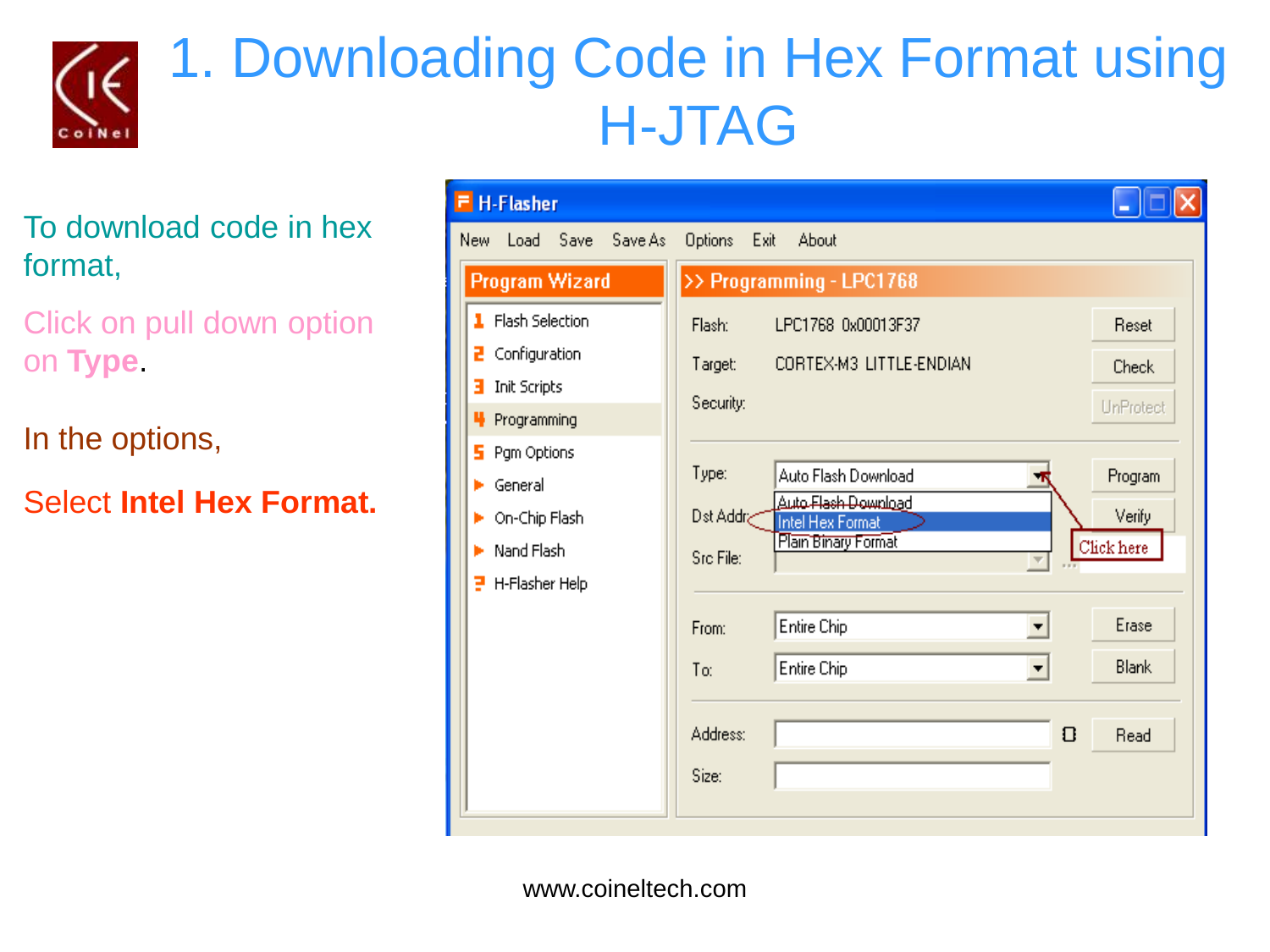# Browsing Hex File of Your Project

After selecting option as Intel Hex format,

Click on the circled area on H-Flasher to browse your project hex file.

In the **Open** dialog box,

Select your project hex file.

Observe in the image,

that LED\_TOGGLE hex file is selected &

then click **Open** button.

| H-Flasher                      | ٠                                                                  |
|--------------------------------|--------------------------------------------------------------------|
| New<br>Load Save<br>Save As    | Options<br>Exit<br>About                                           |
| <b>Program Wizard</b>          | >> Programming - LPC1768                                           |
| Flash Selection<br>ı           | Flash:<br>LPC1768 0x00013F37<br>Reset                              |
| Configuration<br>2             | CORTEX-M3 LITTLE-ENDIAN<br>Target:<br>Check                        |
| Init Scripts<br>Е              | Security:<br>UnProtect                                             |
| Programming                    |                                                                    |
| Pgm Options<br>5               | Type:<br>Intel Hex Format                                          |
| General                        | Program                                                            |
| On-Chip Flash                  | Verify<br>Dst Addr:                                                |
| Nand Flash                     | Src File:                                                          |
| H-Flasher Help<br>э            |                                                                    |
| Open                           | Ø<br>Look in: C LED_TOGGLE<br>4日首団<br>$\mathbf{r}$<br>2 LED_TOGGLE |
| File name: <<br>Files of type: | LED_TOGGLE<br>Open<br>Cancel<br>Intel Hex Files (*.hex)            |
|                                | www.coineltech.com                                                 |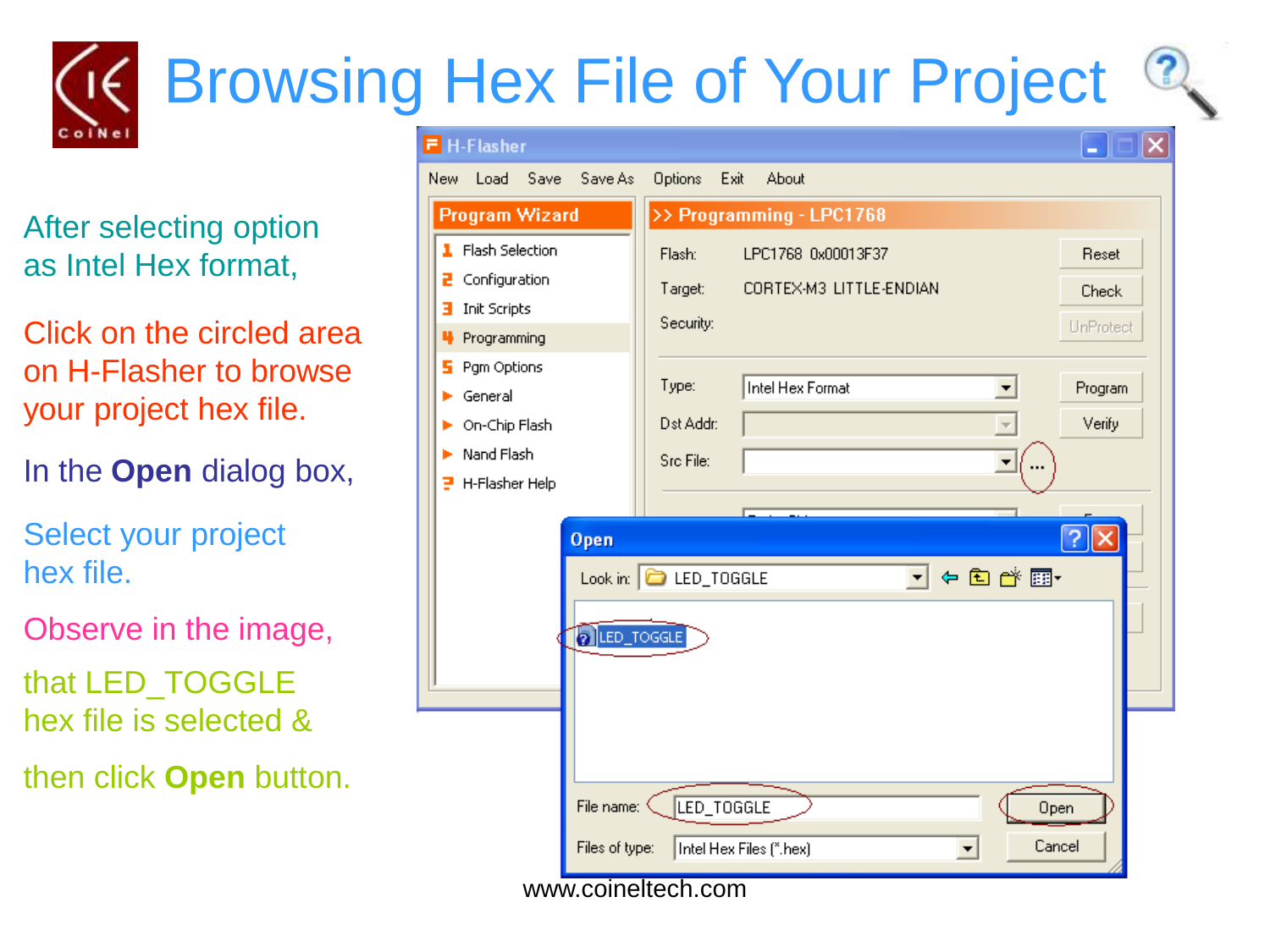

### Image showing Hex Source File **Selected**

Observe in the image that your source file is selected.

| <b>H-Flasher</b>             |                                              |              |
|------------------------------|----------------------------------------------|--------------|
| New Load Save Save As        | Options<br>Exit<br>About                     |              |
| Program Wizard               | >> Programming - LPC1768                     |              |
| 1 Flash Selection            | Flash:<br>LPC1768 0x00013F37                 | Reset        |
| Configuration<br>2           | CORTEX-M3 LITTLE-ENDIAN<br>Target:           | <b>Check</b> |
| Init Scripts                 | Security:                                    | UnProtect    |
| Programming<br>F Pgm Options |                                              |              |
| General                      | Type:<br>Intel Hex Format                    | Program      |
| On-Chip Flash                | Dst Addr:<br>$\overline{\phantom{m}}$        | Verify       |
| Nand Flash                   | C:\Documents and Settings \User<br>Src File: |              |
| 근 H-Flasher Help             |                                              |              |
|                              | Entire Chip<br>From:                         | Erase        |
|                              | Entire Chip<br>To:                           | <b>Blank</b> |
|                              |                                              |              |
|                              | Address:<br>O                                | Read         |
|                              | Size:                                        |              |
|                              |                                              |              |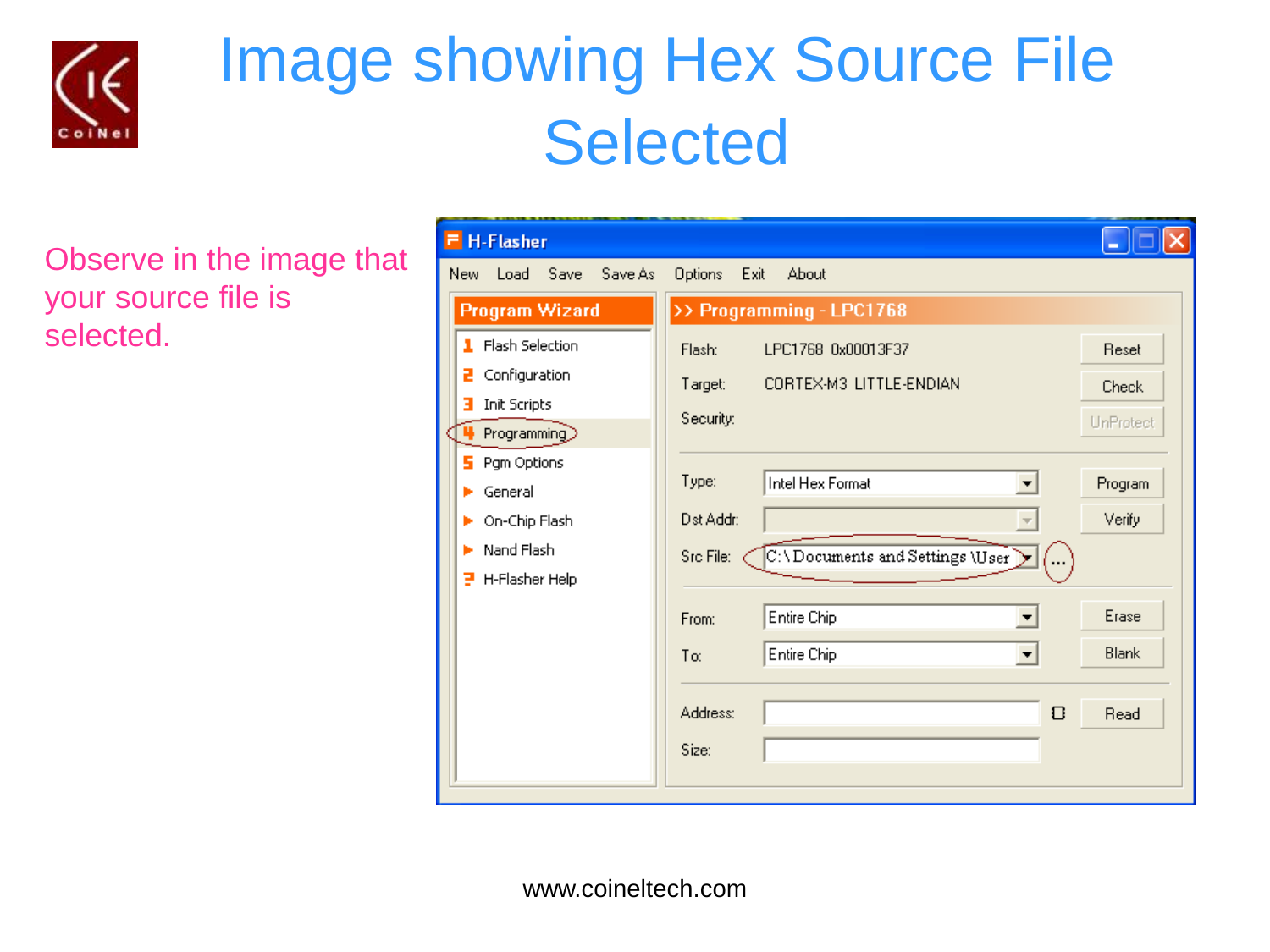

# Programming Hex Code

Click on Program button,

To program to your target board.

| $F$ H-Flasher                         |                                          |                  |
|---------------------------------------|------------------------------------------|------------------|
| Load Save Save As<br>New.             | Options Exit<br>About                    |                  |
| <b>Program Wizard</b>                 | >> Programming - LPC1768                 |                  |
| 1 Flash Selection                     | Flash:<br>LPC1768 0x00013F37             | Reset            |
| Configuration<br>z                    | CORTEX-M3 LITTLE-ENDIAN<br>Target:       | <b>Check</b>     |
| Init Scripts<br>з<br><b>H-Flasher</b> |                                          | <b>UnProtect</b> |
| Programming<br>4.                     |                                          |                  |
| Pgm Options<br>5.<br>General<br>ь     | Programmed and Verified x1 successfully. | Program          |
| F<br>On-Chip Flash<br>þ.              |                                          | Verify           |
| Nand Flash                            | $Size = 1.3 KB$<br>00:00:20 100% 7 KB/s  |                  |
| H-Flasher Help<br>э                   |                                          |                  |
|                                       | Close                                    | Erase            |
|                                       |                                          | <b>Blank</b>     |
|                                       | Entire Chip<br>To:                       |                  |
|                                       | Address:                                 | $\Omega$<br>Read |
|                                       | Size:                                    |                  |
|                                       |                                          |                  |
|                                       |                                          |                  |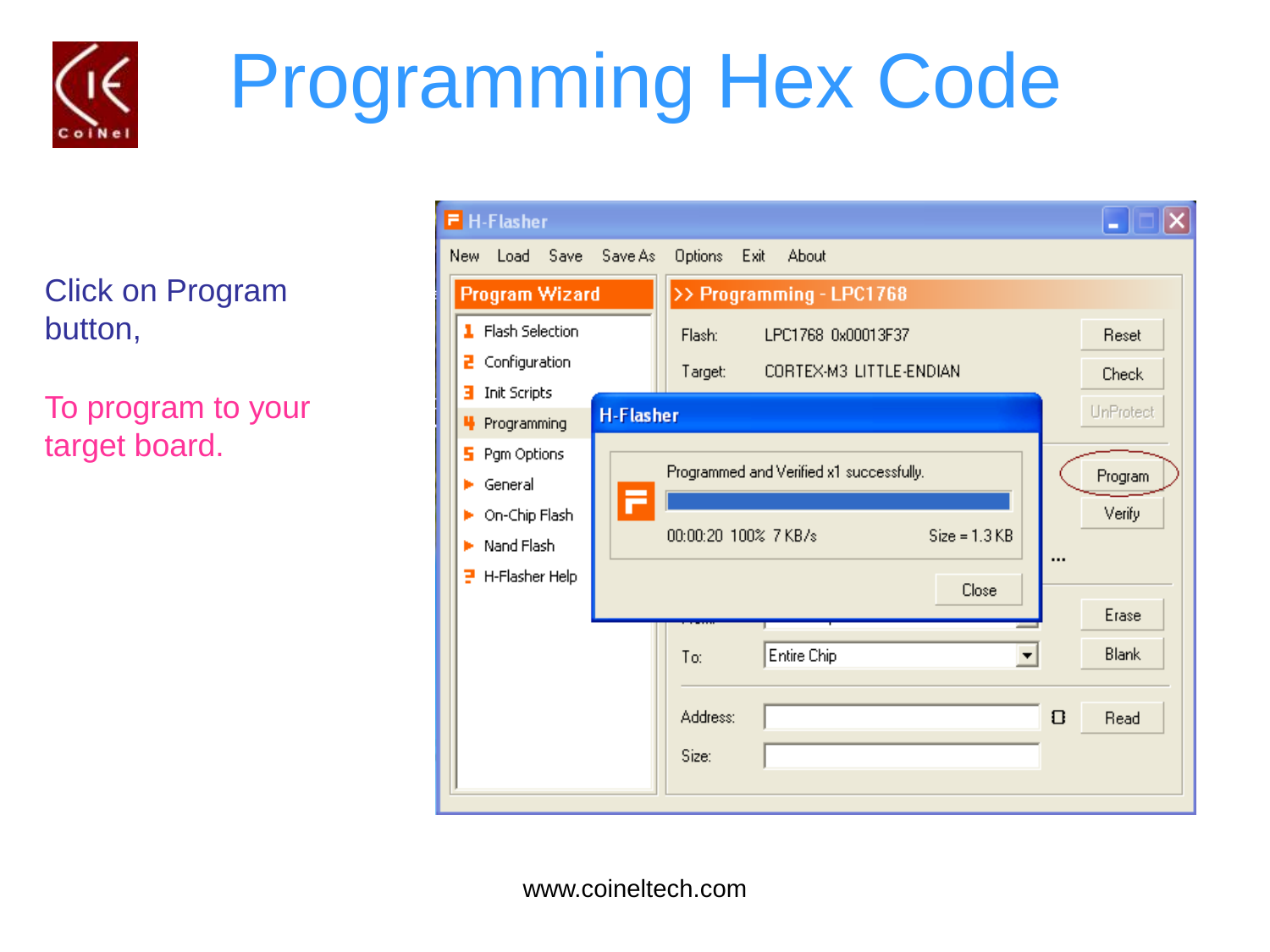

#### 2. Loading Hex file/Debug through Auto Flash download option in Keil using H-JTAG.

You can also program the target board via Auto Flash Download.

Select/Click the Programming Tab,

Go to Type and select the option as Auto Flash Download.

Here you can also program or debug the target board using Keil uVision4 IDE.

*See successive slides to use Keil for debug/program.* 

| $F$ H-Flasher                  |                                                                        |              |
|--------------------------------|------------------------------------------------------------------------|--------------|
| New Load Save Save As          | Options Exit<br>About                                                  |              |
| <b>Program Wizard</b>          | >> Programming - LPC1768                                               |              |
| 1 Flash Selection              | Unchecked<br>Flash:                                                    | Reset        |
| Configuration<br>z.            | Unchecked<br>Target:                                                   | Check        |
| Init Scripts<br>з.             | Security:                                                              | UnProtect    |
| <sup>4</sup> Programming       |                                                                        |              |
| 5 Pgm Options<br>General<br>ь. | Type:<br>Auto Flash Download                                           | Program      |
| On-Chip Flash<br>ь.            | Auto Flash Download<br>Dst Addr:<br><b>Intel Hex Format</b>            | Verify       |
| Nand Flash<br>ь.               | Plain Binary Format<br>Src File:<br>$\overline{\phantom{m}}$<br>$\sim$ |              |
| H-Flasher Help<br>э.           |                                                                        |              |
|                                | Entire Chip<br>From:<br>$\overline{\phantom{a}}$                       | Erase        |
|                                | Entire Chip<br>To:                                                     | <b>Blank</b> |
|                                |                                                                        |              |
|                                | Address:<br>0                                                          | Read         |
|                                | Size:                                                                  |              |
|                                |                                                                        |              |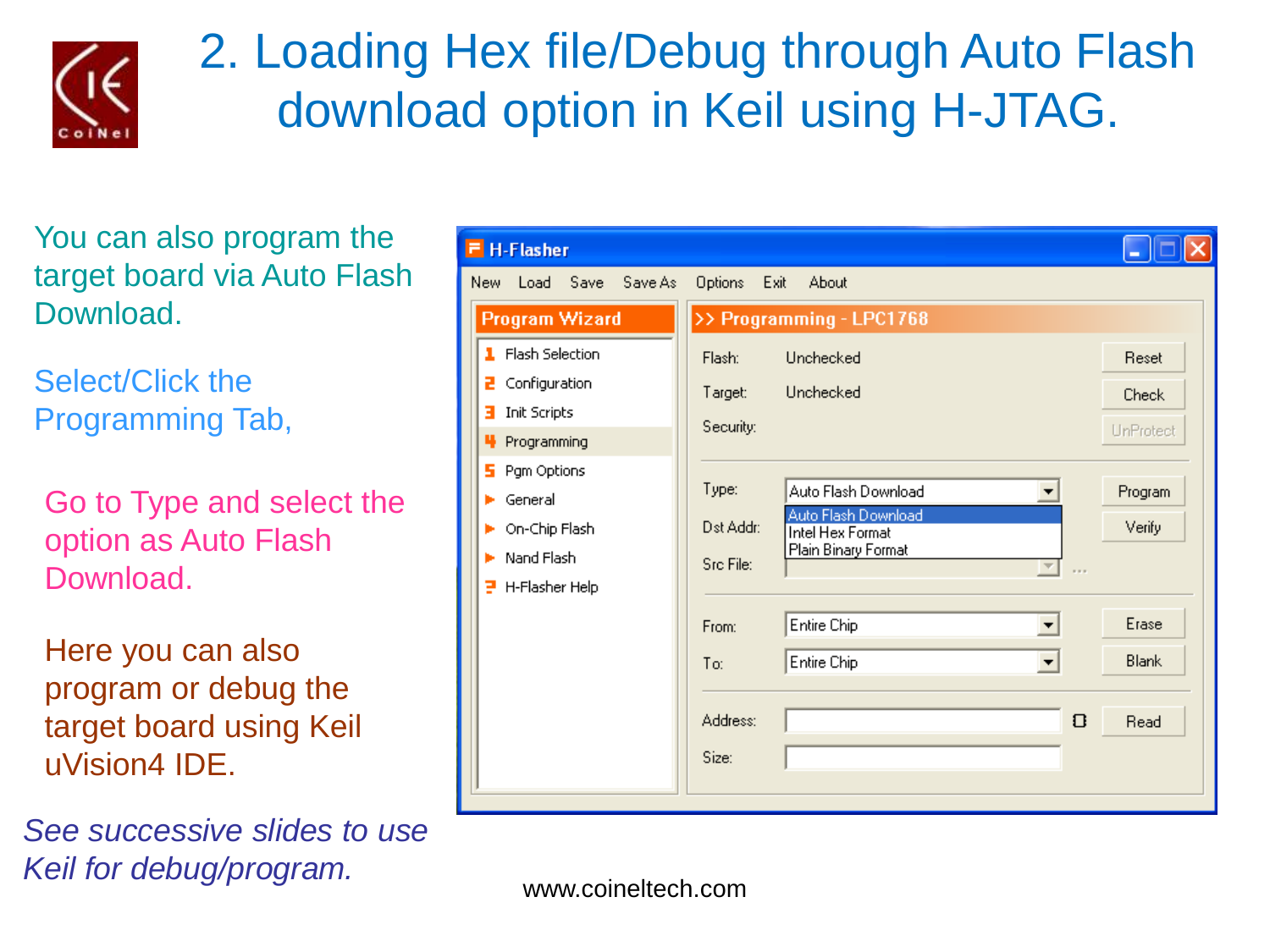

Open the project in Kiel Uvision4 IDE. Click on Configure  $\rightarrow$  Flash Tools

Click on Debug Tab,

Click on pull down arrow as encircled in the image shown & select HJTAG ARM.

Select load application at startup & put check mark to Run to Main.

Click OK.

| <b>Options for Target 'Target 1'</b>                                                                                                                                                                                                                                                                                                   |                                                                                                                                                                                                                                                                                                                                                                                                                         |  |  |  |  |  |  |  |  |
|----------------------------------------------------------------------------------------------------------------------------------------------------------------------------------------------------------------------------------------------------------------------------------------------------------------------------------------|-------------------------------------------------------------------------------------------------------------------------------------------------------------------------------------------------------------------------------------------------------------------------------------------------------------------------------------------------------------------------------------------------------------------------|--|--|--|--|--|--|--|--|
| Device   Target   Output   Listing   User   C/C++   Asm                                                                                                                                                                                                                                                                                | Linker Debug Utilities                                                                                                                                                                                                                                                                                                                                                                                                  |  |  |  |  |  |  |  |  |
| <b>C</b> Use Simulator<br>Settings<br>Limit Speed to Real-Time<br>$\nabla$ Run to main()<br>$\nabla$ Load Application at Startup<br>Initialization File:<br>Edit<br>Restore Debug Session Settings:<br>$\overline{\triangledown}$ Toolbox<br>$\triangleright$ Breakpoints<br>V Watch- & Performance-Analyzer Windows<br>Memory Display | © Use: HJTAG CORTEX-M3<br>Settings<br><b>ULINK Cortex Debugger</b><br><b>RDI</b> Interface Driver<br>V Load Altera Blaster Cortex Debugger<br>lo mainí).<br>Stellaris ICDI<br>Initializatid Signum Systems JTAGjet<br>Cortex-M/R J-LINK/J-Trace<br>Edit<br>ST-Link Debugger<br><b>ULINK Pro Cortex Debugger</b><br>Restore HJTAG ARM<br><b>Z</b> Br HJTAG CORTEX-M3<br>Watch Windows<br>⊽<br><b>Memory Display</b><br>⊽ |  |  |  |  |  |  |  |  |
| CPU DLL:<br>Parameter:<br>SARMCM3.DLL MPU                                                                                                                                                                                                                                                                                              | Driver DLL:<br>Parameter:<br>SARMCM3.DLL  -MPU                                                                                                                                                                                                                                                                                                                                                                          |  |  |  |  |  |  |  |  |
| Dialog DLL:<br>Parameter:<br>DARMP1.DLL<br>-pLPC1766                                                                                                                                                                                                                                                                                   | Dialog DLL:<br>Parameter:<br>TARMP1.DLL<br>-pLPC1766                                                                                                                                                                                                                                                                                                                                                                    |  |  |  |  |  |  |  |  |
| 0K<br>Cancel<br>Defaults<br>Help                                                                                                                                                                                                                                                                                                       |                                                                                                                                                                                                                                                                                                                                                                                                                         |  |  |  |  |  |  |  |  |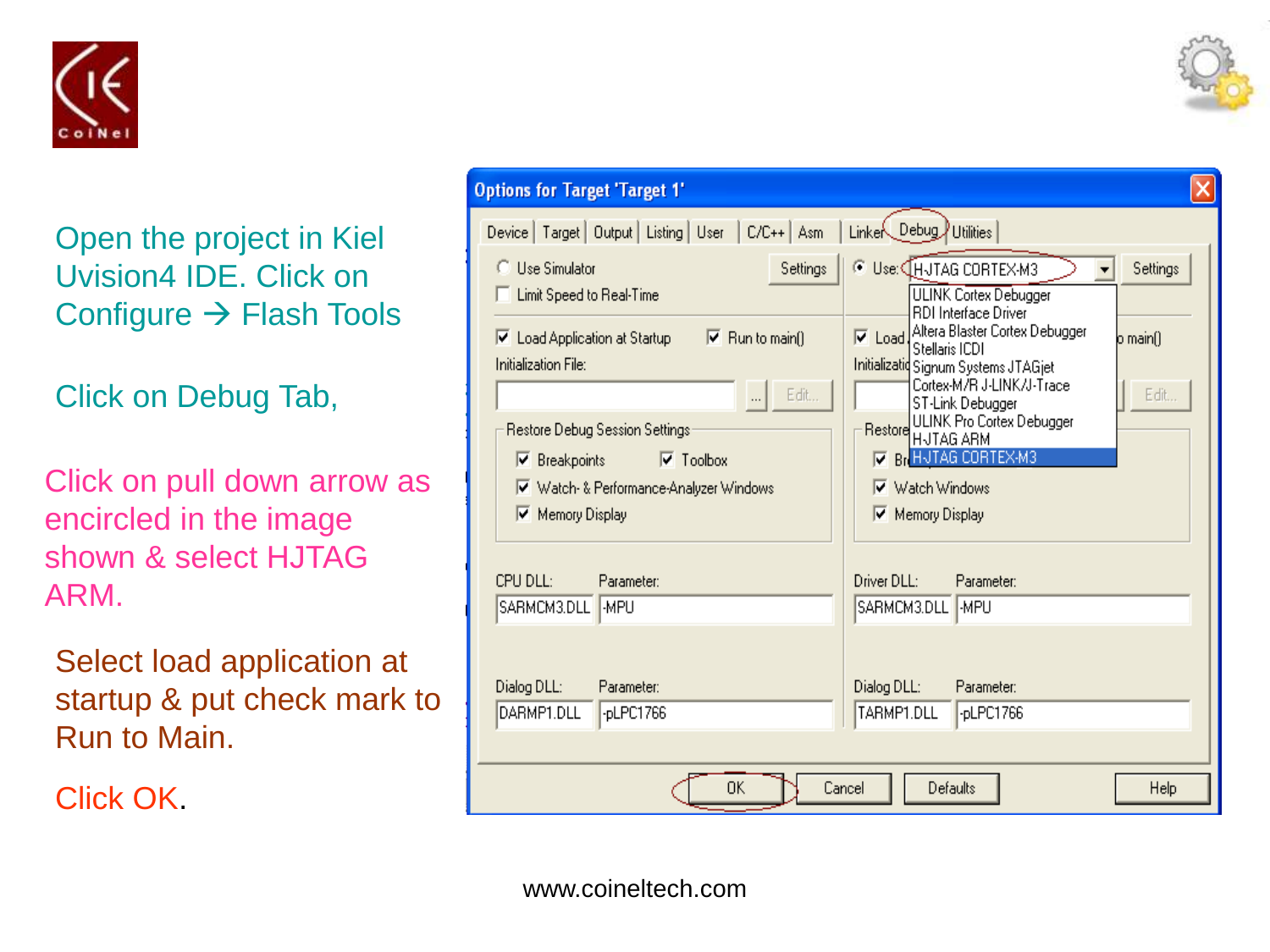

Click on Utilities Tab,

Make setting as shown in the image.

Click OK.

## **Utilities**



| <b>Options for Target 'Target 1'</b>                                               |
|------------------------------------------------------------------------------------|
| Device   Target   Output   Listing   User   C/C++   Asm   Linker   Debug Utilities |
| Configure Flash Menu Command                                                       |
| <sup>6</sup> Use Target Driver for Flash Programming                               |
| HJTAG CORTEX-M3<br>Settings<br>Ⅳ Update Target before Debugging<br>▼               |
| ULINK Cortex Debugger<br>Edit<br>Init File:<br>$\ddots$<br>Stellaris ICDI          |
| Signum Systems JTAGjet<br>Cortex-M/R J-LINK/J-Trace<br><b>C</b> Use Extern         |
| ST-Link Debugger<br>HJTAG ARM                                                      |
| Command: HUTAG CORTEX-M3<br>Arguments:                                             |
|                                                                                    |
| $\Box$ Run Independent                                                             |
|                                                                                    |
|                                                                                    |
|                                                                                    |
|                                                                                    |
|                                                                                    |
| 0K<br>Defaults<br>Cancel<br>Help                                                   |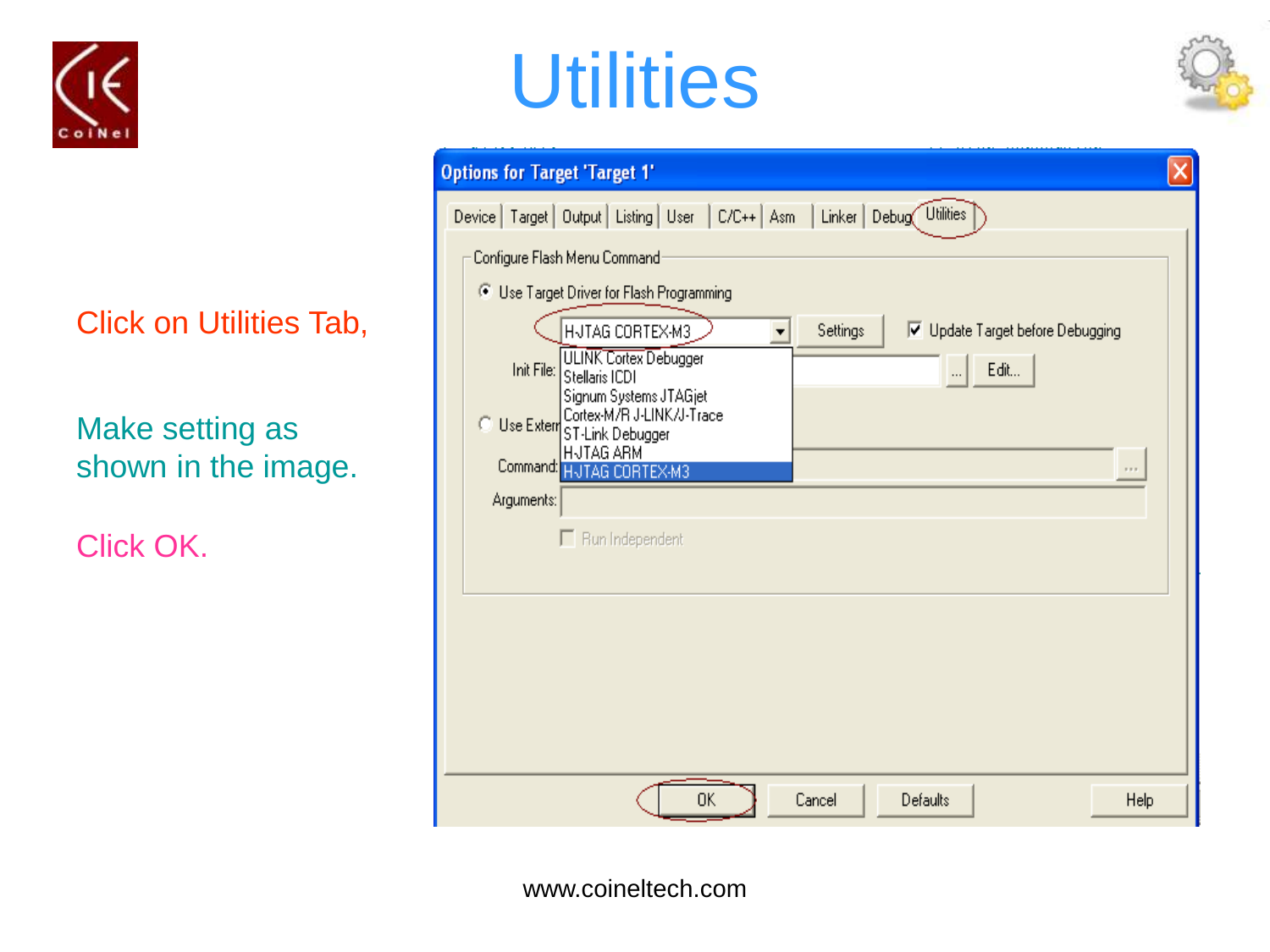

To enter into Debug/Programming mode,

Click on Debug Menu,

Then Click on Start/Stop option.

A dialog box appears,

EVALUATION MODE

Click OK.

## Start/Stop

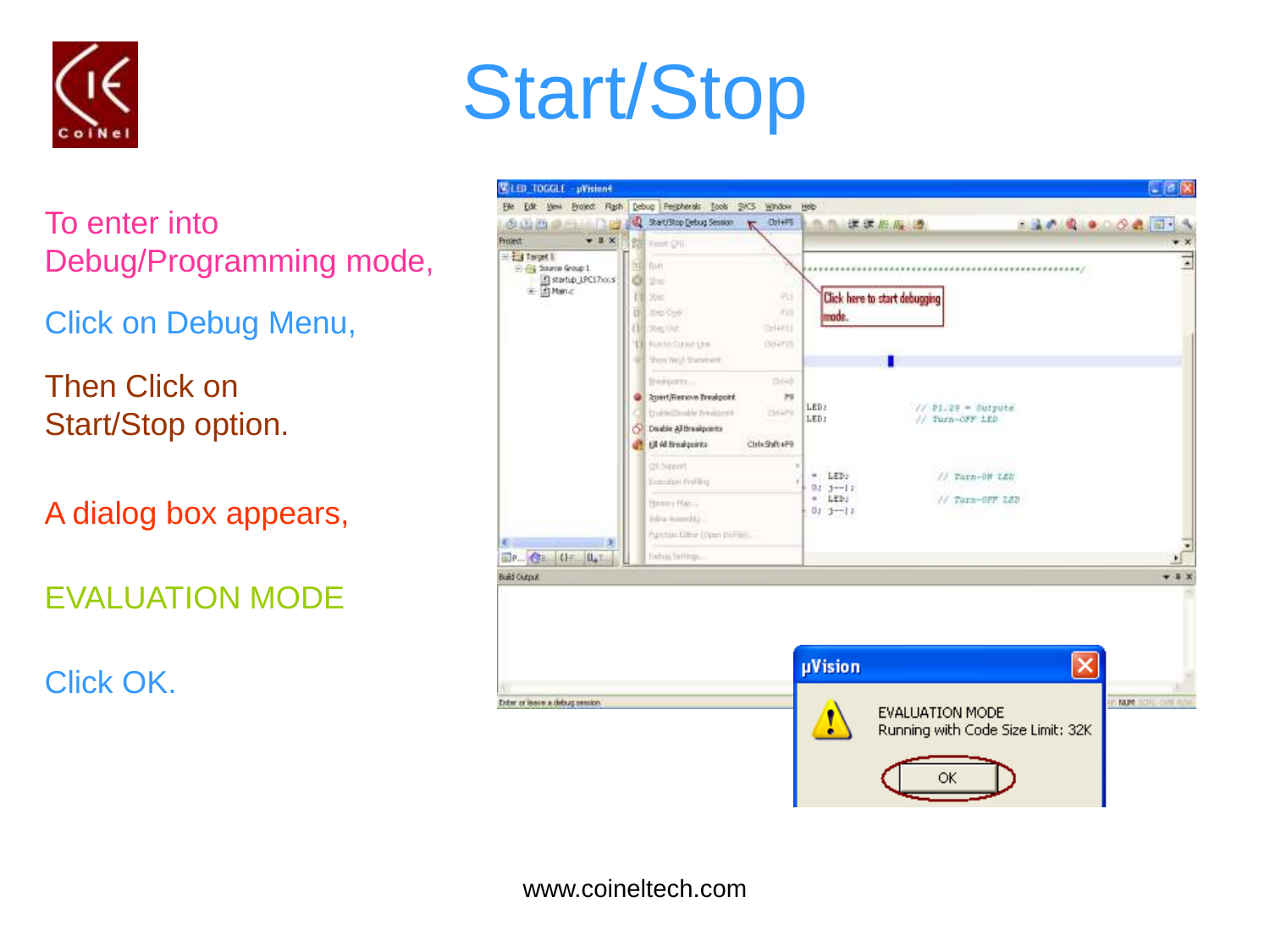# Image when clicked on Start/Stop

| <b>WILED_TOGGLE - µVision4</b>                                                                                                                                                                                                                                                                                                                                                                                                                                                                                                                                        |                                                                                                                                                                                                                                                                                                                                                                                                                                                                                                                                                                                                                                                                                                                                                                            | l⊥∥∂∥×                             |
|-----------------------------------------------------------------------------------------------------------------------------------------------------------------------------------------------------------------------------------------------------------------------------------------------------------------------------------------------------------------------------------------------------------------------------------------------------------------------------------------------------------------------------------------------------------------------|----------------------------------------------------------------------------------------------------------------------------------------------------------------------------------------------------------------------------------------------------------------------------------------------------------------------------------------------------------------------------------------------------------------------------------------------------------------------------------------------------------------------------------------------------------------------------------------------------------------------------------------------------------------------------------------------------------------------------------------------------------------------------|------------------------------------|
|                                                                                                                                                                                                                                                                                                                                                                                                                                                                                                                                                                       | File Edit View Project Flash Debug Peripherals Tools SVCS Window Help                                                                                                                                                                                                                                                                                                                                                                                                                                                                                                                                                                                                                                                                                                      |                                    |
|                                                                                                                                                                                                                                                                                                                                                                                                                                                                                                                                                                       | ▁ <mark>▗▞▗▎</mark> ░▙▓▏▘▞▕▘░▓░░▏░░▓░▓▏▓▏▓▏▏▏▏▏▏▏▏▏▏▏▏▏▏▏                                                                                                                                                                                                                                                                                                                                                                                                                                                                                                                                                                                                                                                                                                                  |                                    |
|                                                                                                                                                                                                                                                                                                                                                                                                                                                                                                                                                                       | <mark>· 동! 리 · 첫   주 배 · 로 - 로 - 로 (리 트라) (주 리 - 로 - 로 - 로 - 스 리 - 호 - 로 - 로 - 로 - 로 - 로</mark> - 호 리 - 로 - 로 -                                                                                                                                                                                                                                                                                                                                                                                                                                                                                                                                                                                                                                                            |                                    |
| Registers                                                                                                                                                                                                                                                                                                                                                                                                                                                                                                                                                             | $\blacktriangleright$ $\uparrow$ $\times$   Disassembly                                                                                                                                                                                                                                                                                                                                                                                                                                                                                                                                                                                                                                                                                                                    | $\bullet$ $\uparrow$ $\times$      |
| $\blacktriangle$<br>Register<br>Value                                                                                                                                                                                                                                                                                                                                                                                                                                                                                                                                 | LPC GPIO1->FIODIR $  =$ LED;<br>$//$ P1.29 = Outputs<br>22:                                                                                                                                                                                                                                                                                                                                                                                                                                                                                                                                                                                                                                                                                                                |                                    |
| ⊟ <sup>….</sup> Core<br>R <sub>0</sub><br>0x10000060<br>R1<br>0x10000060<br>R <sub>2</sub><br>0x10000060<br>R3<br>0x10000060<br><b>R4</b><br>0x00000000<br>R <sub>5</sub><br>0x10000000<br><b>B6</b><br>0x00000000<br>R7<br>0x00000000<br>R <sub>8</sub><br>0x00000000<br>R9<br>0x00000000<br><b>R10</b><br>0x0000026c<br><b>B11</b><br>0x00000000<br>R12<br>0x10000040<br>· R13 (SP)<br>0x10000260<br>R14 (LR)<br>0x0000013f<br>R15 (PC)<br>0x00000184<br>Electric xPSR<br>0x21000000<br>田… Banked<br>中… System<br>Ē.<br>Internal<br>$\equiv$ Registers<br>E Project | d>0x00000184 490E<br>LDR.<br>$r1, [pc, #56]$ ; 80x000001C0<br>r1, [r1, #0x20]<br>0x00000186 6A09<br>LDR<br>0x00000188 F0415100 ORR<br>r1, r1, #0x20000000<br>LDR<br>r2, [pc, #48] ; @0x000001C0<br>0x0000018C 4A0C<br>STR<br>0x0000018E 6211<br>r1, [r2, #0x20]<br>// Turn-OFF LED<br>LPC GPIO1->FIOCLR<br>$=$ LED;<br>23:<br>24:<br>25:<br>//Loop LED Test<br>0x00000190 F04F5100 MOV<br>r1,#0x20000000<br>ed Teo Housen<br>nvonnoniga kani<br>STD.<br>≺∣<br>图 Main.c<br>20<br>$\ /\rangle$ SystemInit();<br>21<br>$\Rightarrow$ 22<br>LPC GPIO1->FIODIR $  =$ LED;<br>// $P1.29 = 0$ utputs<br>LPC GPIO1->FIOCLR = LED;<br>23<br>// Turn-OFF LED<br>24<br>25<br>//Loop LED Test<br>26<br>while $(1)$<br>27<br>LPC GPIO1->FIOSET<br>28<br>$=$ LED;<br>// Turn-ON LED<br>О | $\star$ $\times$<br>$\overline{z}$ |
| Command                                                                                                                                                                                                                                                                                                                                                                                                                                                                                                                                                               | $\bullet$ $\downarrow$ $\times$<br>Call Stack                                                                                                                                                                                                                                                                                                                                                                                                                                                                                                                                                                                                                                                                                                                              | $\bullet$ $\sqrt{a}$ $\times$      |
| Running with Code Size Limit: 32K<br>*** Currently used: 768 Bytes (2%)<br>≺<br>$\blacksquare$                                                                                                                                                                                                                                                                                                                                                                                                                                                                        | <b>Stack Frames</b><br>Value/Address<br>Load "C:\\Documents and Settings\\User\\Desktop\\LED TOGGLE\\<br>*** Restricted Version with 32768 Byte Code Size Limit<br>$\rightarrow$                                                                                                                                                                                                                                                                                                                                                                                                                                                                                                                                                                                           |                                    |
|                                                                                                                                                                                                                                                                                                                                                                                                                                                                                                                                                                       | Go Call Stack   网 Locals   网 Watch 1   ■ Memory 1   G Symbols<br>ASSIGN BreakDisable BreakEnable BreakKill BreakList BreakSet                                                                                                                                                                                                                                                                                                                                                                                                                                                                                                                                                                                                                                              |                                    |
|                                                                                                                                                                                                                                                                                                                                                                                                                                                                                                                                                                       | t1: 0.00013525 sec   L:22 C:1<br>CAP NUM SCRL OVR R/W<br>H-JTAG CORTEX-M3                                                                                                                                                                                                                                                                                                                                                                                                                                                                                                                                                                                                                                                                                                  |                                    |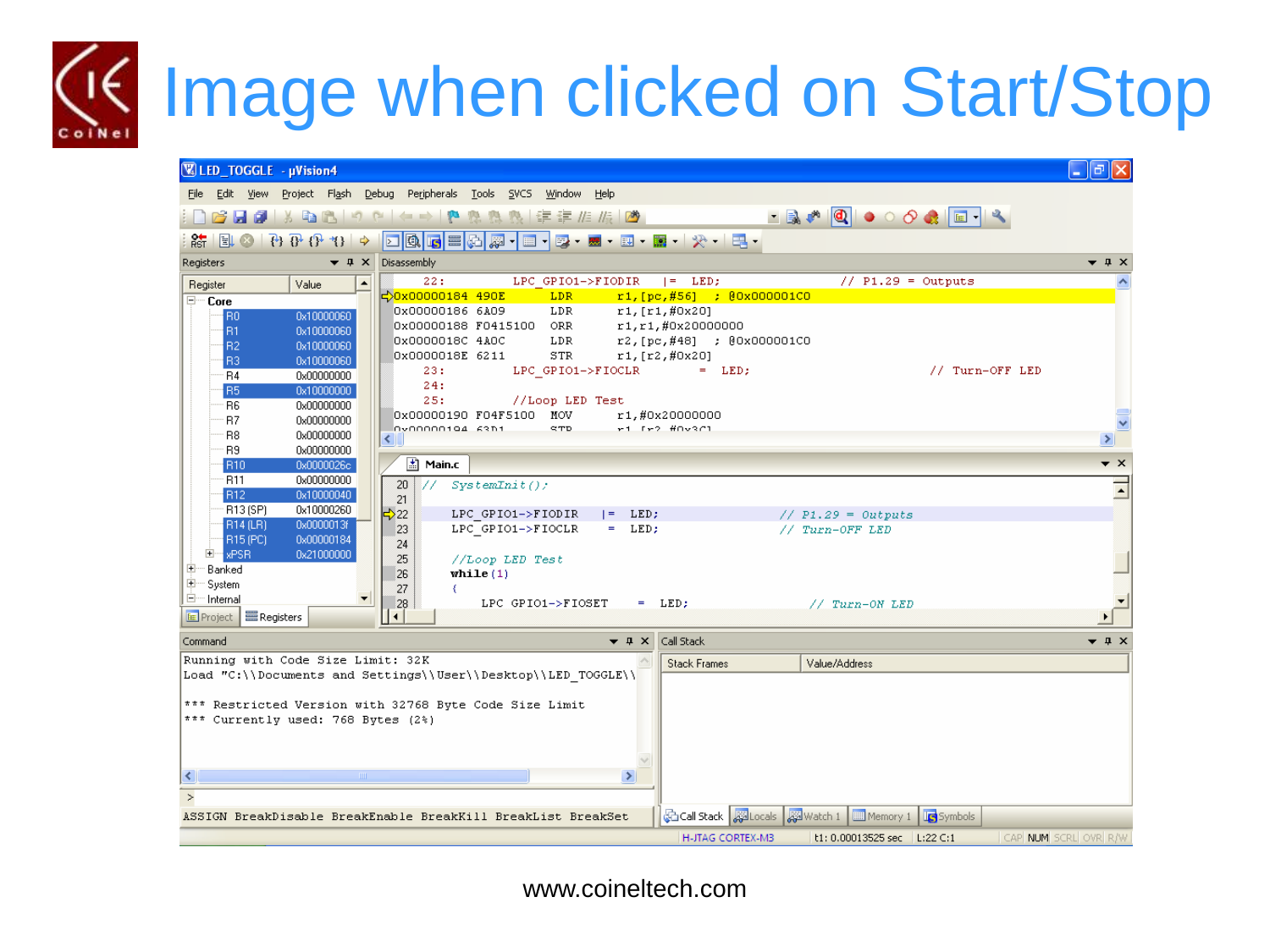

# Running the Code

To run the code,

Go to debug menu,

Click on Run option.

Your code starts running, provided that you have connected your target board.

After code is dumped onto the target board, click on Start/Stop option to stop code which is running.

| 图 LED_TOGGLE - uVision4            |            |   |                                                               |                     |                              |                                                         | <b>D</b>                        |
|------------------------------------|------------|---|---------------------------------------------------------------|---------------------|------------------------------|---------------------------------------------------------|---------------------------------|
| File Edit View Project Flash       |            |   | Debug Peripherals Tools SNCS Window Help                      |                     |                              |                                                         |                                 |
| <b>Barr</b><br>3 H J               |            | Q | Start/Stop Debug Session<br>Ctrl+F5                           | 作 鸿                 |                              | <b>BAQ OOO BILL</b>                                     |                                 |
| 誥<br>且                             | 0.0001     |   | <b>Der</b> Reset CPU                                          |                     | 1、四、国 父 马、                   |                                                         |                                 |
| Registers                          | $-1$       |   | $\overline{E}$ . Run<br>F5                                    |                     |                              |                                                         | $+1$ X                          |
| Register                           | Value      |   |                                                               |                     | $j = 1000000; j > 0; j--);$  |                                                         |                                 |
| $E$ Core                           |            |   | $S$ up                                                        |                     | r0, [pc, #16] : 80x000001C4  |                                                         |                                 |
| B <sub>0</sub>                     | 0x00063bla |   | $\left\{ \cdot \right\}$ Step<br>F11                          |                     | 0x000001BB                   |                                                         |                                 |
| B1                                 | 0x20000000 |   | <b>B</b> Step Over<br>F10                                     | r0, r0, #1          |                              |                                                         |                                 |
| R <sub>2</sub>                     | 0x2009c000 |   | {} Step Out<br>Ctrl+F11                                       | r0,#0x00            |                              |                                                         |                                 |
| R <sub>3</sub>                     | 0x10000060 |   |                                                               |                     | 0x000001B6                   |                                                         |                                 |
| R4                                 | 0x00000000 |   | Run to Cursor Line<br>Ctrl+F10                                |                     |                              |                                                         |                                 |
| R <sub>5</sub>                     | 0x10000000 |   | Show Next Statement                                           |                     | 0x00000198                   |                                                         |                                 |
| R <sub>6</sub>                     | 0x00000000 |   |                                                               | r0, r0              |                              |                                                         |                                 |
| R7                                 | 0x00000000 |   | $Cot + 8$<br>Breakpoints                                      | r0!,()              |                              |                                                         | $\overline{\phantom{a}}$        |
| R <sub>B</sub>                     | 0x00000000 |   | Insert/Remove Breakpoint<br>F9                                | vn #nvna            |                              |                                                         | $\mathcal{P}$                   |
| R9                                 | 0x00000000 |   |                                                               |                     |                              |                                                         |                                 |
| <b>B10</b>                         | 0x0000026c |   | Erable (Disable Breakpoint<br>Ctrl+F9                         |                     |                              |                                                         | $\star$ x                       |
| <b>B11</b>                         | 0x00000000 |   | Disable All Breakpoints                                       | $j > 0; j-);$       |                              |                                                         |                                 |
| <b>B12</b>                         | 0x10000040 |   | Kill All Breakpoints<br>Ctrl+Shift+F9                         | R                   | $=$ LED:                     | // Turn-OFF LED                                         | $\blacksquare$                  |
| R13 <sub>ISPI</sub>                | 0x10000260 |   |                                                               | $j > 0$ ; $j - j$ ; |                              |                                                         |                                 |
| R14 (LR)                           | 0x0000013f |   | 05 Support                                                    |                     |                              |                                                         |                                 |
| <b>R15 (PC)</b>                    | 0x000001ba |   |                                                               |                     |                              |                                                         |                                 |
| $+$ $*$ PSB                        | 0x21000000 |   | Execution Profiling                                           |                     |                              |                                                         |                                 |
| <b>E</b> Banked                    |            |   |                                                               |                     |                              |                                                         |                                 |
| + System                           |            |   | Memory Map                                                    |                     |                              |                                                         |                                 |
| $=$ Internal                       |            |   | Inline Assembly                                               |                     |                              |                                                         |                                 |
| E Project<br><b>ERegisters</b>     |            |   | Function Editor (Open Ini File)                               |                     |                              |                                                         |                                 |
|                                    |            |   |                                                               |                     |                              |                                                         |                                 |
| Command                            |            |   | Debug Selfings                                                |                     | $\Psi$ $\Psi$ $X$ Call Stack |                                                         | $\mathbf{v}$ 1 $\times$         |
| Running with Code Size Lumic. Je   |            |   |                                                               |                     | Stack Frames                 | Value/Address                                           |                                 |
|                                    |            |   | Load "C:\\Documents and Settings\\User\\Desktop\\LED TOGGLE\\ |                     | E O main(                    |                                                         |                                 |
|                                    |            |   |                                                               |                     |                              |                                                         |                                 |
|                                    |            |   | *** Restricted Version with 32768 Byte Code Size Limit        |                     |                              |                                                         |                                 |
| *** Currently used: 768 Bytes (2%) |            |   |                                                               |                     |                              |                                                         |                                 |
|                                    |            |   |                                                               |                     |                              |                                                         |                                 |
|                                    |            |   |                                                               |                     |                              |                                                         |                                 |
| ×.                                 |            |   |                                                               | $\geq$              |                              |                                                         |                                 |
| $\geq$                             |            |   |                                                               |                     |                              |                                                         |                                 |
|                                    |            |   | ASSIGN BreakDisable BreakEnable BreakKill BreakList BreakSet  |                     |                              | Cal Stack assl.ocals asswered: 1<br>Memory 1<br>Symbols |                                 |
| Start code execution               |            |   |                                                               |                     | <b>H-JTAG CORTEX-MB</b>      | t1:1.98943300 sec 1:31 C:1                              | <b>EARL N. PK SCRL CHR. RAW</b> |
|                                    |            |   |                                                               |                     |                              |                                                         |                                 |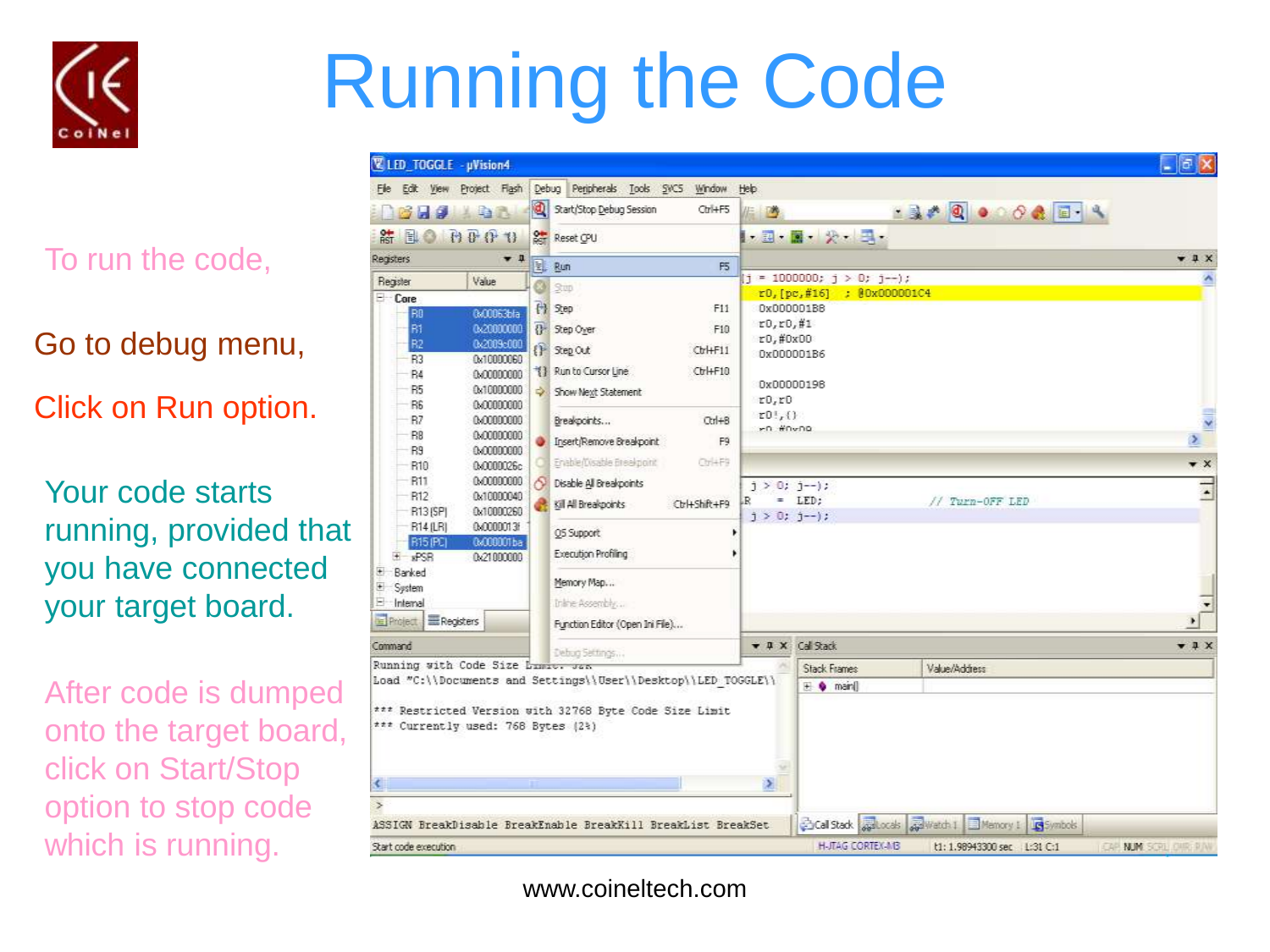# Debugging the code stepwise

To debug the code stepwise,

Go to debug menu, in the pull down menu,

Select step option or you can use F11 shortcut key

*Use step over option to exit from the current line & step out to exit from the last line of the code.*

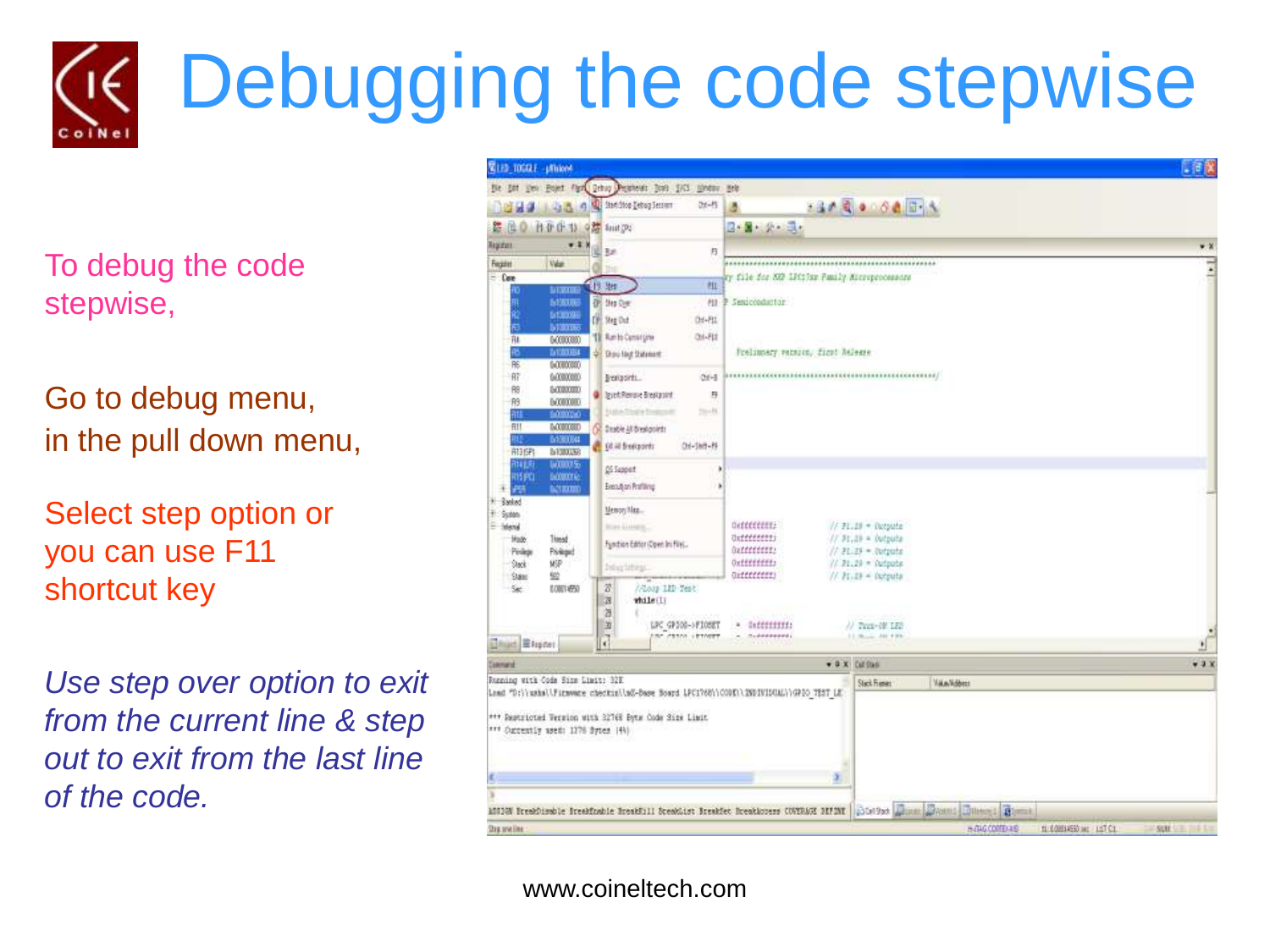

### Inserting Breakpoints to debug your code

You can insert break points to any line in your code,

So that you can check each line of your code is working correctly without any errors.